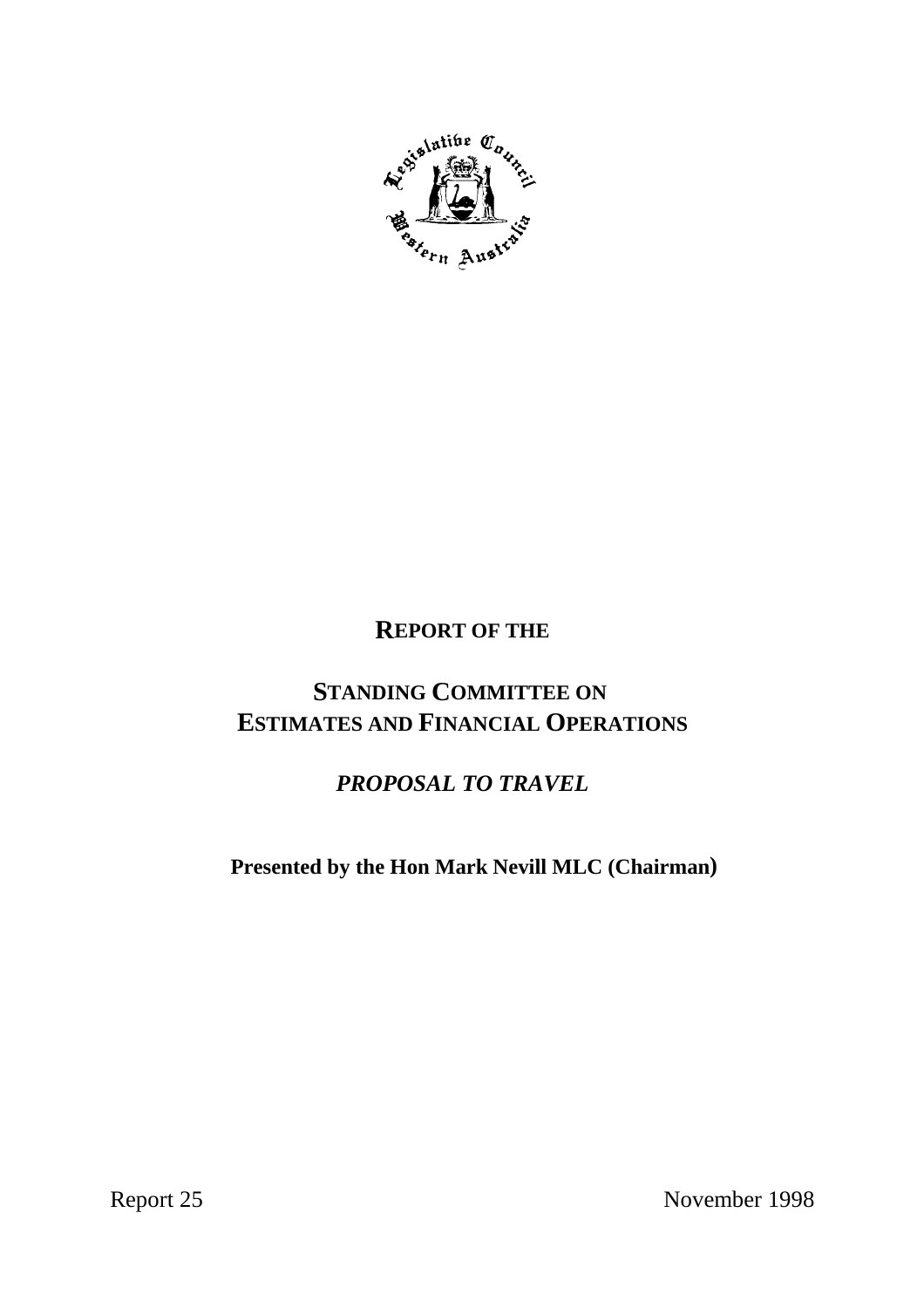# **STANDING COMMITTEE ON ESTIMATES AND FINANCIAL OPERATIONS**

The Standing Committee was established on 21 December 1989 with the following terms of reference:

- 1. There is hereby appointed a Standing Committee to be known as the *Estimates and Financial Operations Committee.*
- 2. The committee consists of 5 members.
- 3. The functions of the Committee are to consider and report on:
	- (a) the estimates of expenditure laid before the Council each year; and
	- (b) any matter relating to the financial administration of the State.
- 4. The Committee shall report on the estimates referred under clause 3 by or within one sitting day of the day on which the second reading of the *Appropriation (Consolidated Revenue Fund) Bill* is moved.
- 5. For the purposes of clause 3(a), the House may appoint not more than 6 members at any stage of its examination.
- 6. A reference in clause 3 to "estimates of expenditure" includes continuing appropriations, however expressed, that do not require annual appropriations.
- 7. The Committee may initiate investigations under clause 3(b) without prejudice to the right of the Council to refer any such matter.

# **Members of the Committee:**

Hon Mark Nevill MLC (Chairman) Hon Muriel Patterson MLC (Deputy Chairman) Hon Edmund Dermer MLC Hon Simon O'Brien MLC Hon Bob Thomas MLC

# **Staff of the Committee:**

Mr Michael Smyth (Advisory/Research Officer) Ms Lisa Hanna (Committee Clerk)

# **Address:**

Parliament House, Perth WA 6000, Telephone (08) 9222 7300

# **ISBN NO: 0 7309 8915 1**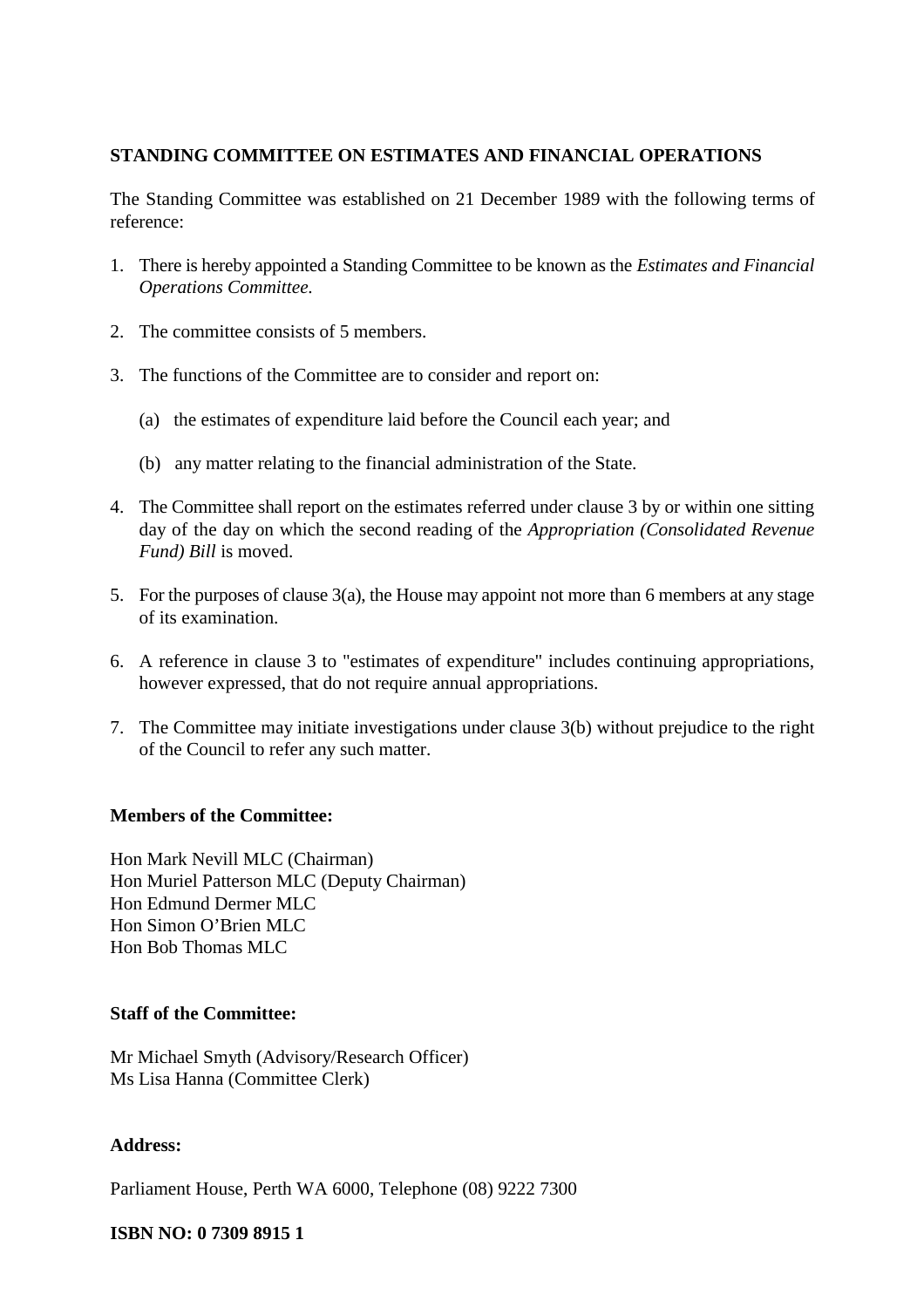| 1. |                                                             |
|----|-------------------------------------------------------------|
| 2. |                                                             |
| 3. |                                                             |
| 4. |                                                             |
|    | ALTERNATIVE SANCTIONS TO PRISON SENTENCES  4                |
|    | THE ROLE OF AN EXTERNAL AUDITOR AND/OR                      |
|    | <b>STRATEGIES AIMED AT REDUCING THE RECIDIVISM RATES OF</b> |
|    | <b>STRATEGIES TO DEAL WITH DRUG DEPENDENT PRISONERS  24</b> |
|    |                                                             |
|    |                                                             |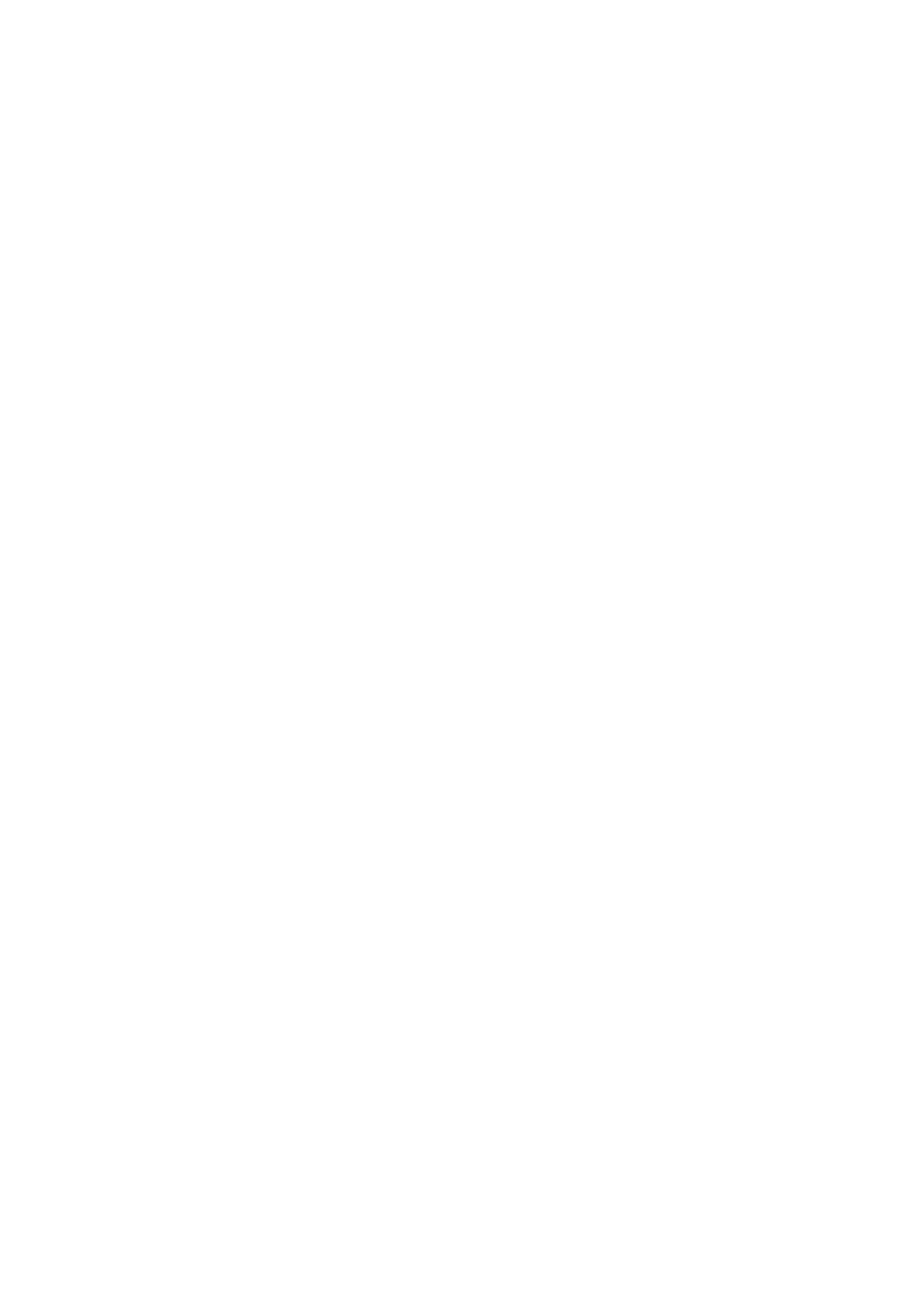#### **1. INTRODUCTION**

1.1 The Standing Committee on Estimates and Financial Operations was first appointed on 21 December 1989. Under its Terms of Reference, the Committee is required, *inter alia*, to consider and report on any matter relating to the financial administration of the State.

# **2. BACKGROUND**

- 2.1 On 19 August 1998 the Deputy Chair of the Committee tabled Report 23 being a proposal to travel. The Report set out an itinerary for the Committee to travel from 24 September 1998 to 12 October 1998. Events intervened which prevented the Committee travelling at this time. The Committee has now rescheduled its travel itinerary which has been expanded in certain respects.
- 2.2 In February 1998, the Committee resolved to commence an inquiry into the financial administration of the Ministry of Justice in response to the resignation of the Director General of the Ministry of Justice, Mr Gary Byron, and the alleged removal of the Executive Director of Offender Management, Mr Kevin Payne. The Committee believed that the apparent disruption at the higher echelons of the Ministry of Justice had a clear impact on the financial administration and efficient day to day running of the Ministry of **Justice**.
- 2.3 In view of the evidence which came to light, the Committee expanded its inquiry to include such issues as the allocation and expenditure of financial resources in relation to prison over-crowding, deaths in custody, recidivism rates, prison management, availability of medical facilities within prisons, training of prison officers and staff, rehabilitation services and drug dependent prisoners.
- 2.4 For the 1997/98 financial year the total cost of keeping Western Australia's prisoners in prison was approximately  $$143$  million<sup>1</sup>. The Committee considers that in return for the money made available, the public has a right to expect that prisons will be made to work as well as possible. The prison system must not only serve the public by keeping in custody those committed by the courts but must also ensure that those committed to the prison system are treated fairly and are assisted to lead law-abiding and useful lives in custody and after release. As the State Ombudsman noted; "What happens to inmates while in prison does matter."<sup>2</sup>

<sup>&</sup>lt;sup>1</sup> Source: 1997/1998 Ministry of Justice Annual Report tabled in Parliament on 19 November 1998. Extract taken from Summary of Consolidated Fund Appropriations and Revenue Estimates for the year ended 30 June 1998:

| <b>Offender Management</b>     |          | 1997-98 | 1996-97  |         |
|--------------------------------|----------|---------|----------|---------|
| Sub-Program Details            | Estimate | Actual  | Estimate | Actual  |
|                                | \$2000   | \$2000  | \$2000   | \$2000  |
| <b>Adult Offenders Custody</b> | 115,036  | 128,958 | 106.612  | 116,158 |
| Juvenile Offenders Custody     | 16,957   | 14,284  | 16,615   | 15,389  |
| <b>Total Custody Cost</b>      | 131,993  | 143.242 | 123.227  | 131.547 |

Quoted from the  $27<sup>th</sup>$  Annual Report of the Parliamentary Commissioner for Administrative Investigations 1998 tabled in Parliament on 19 November 1998.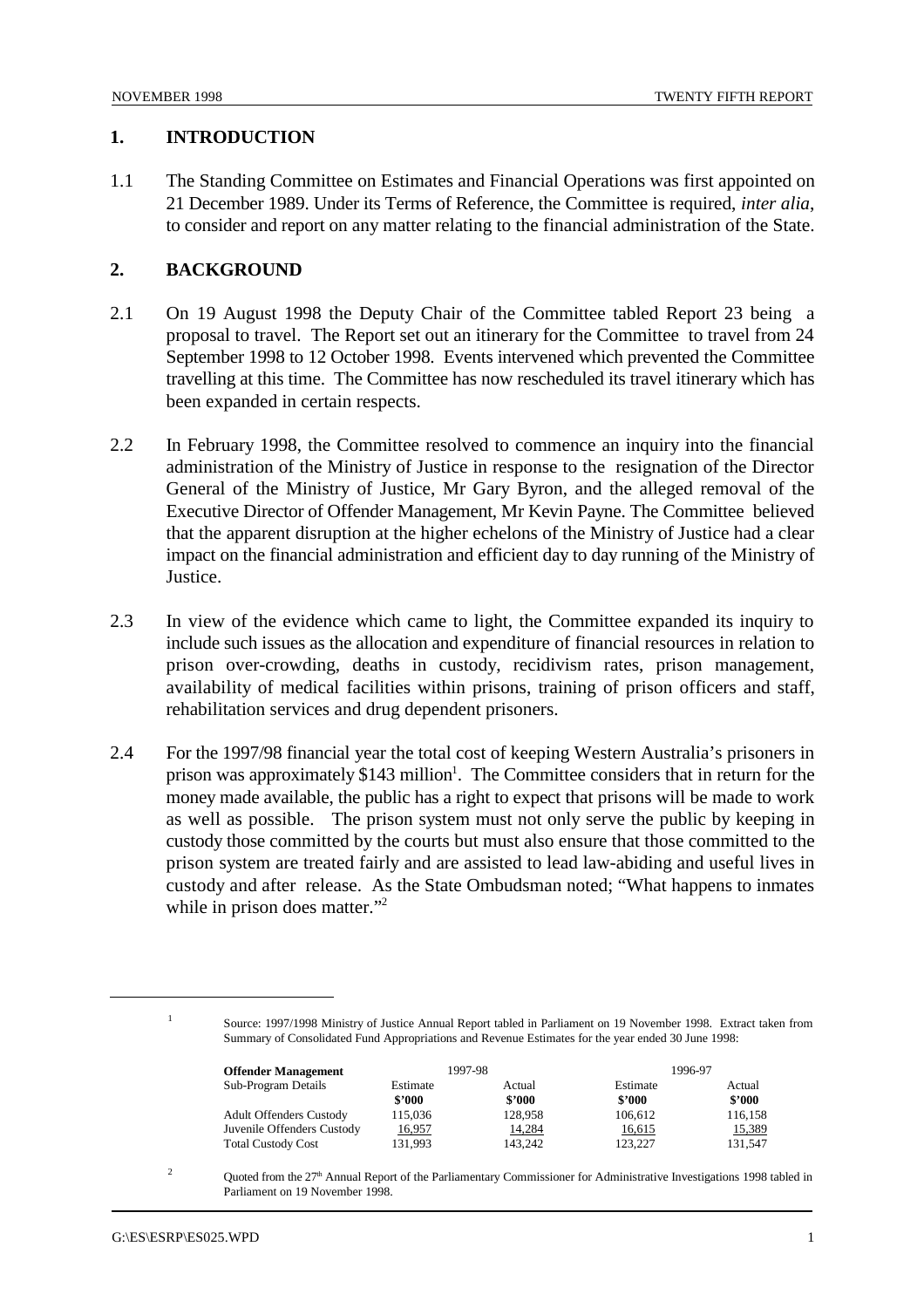- 2.5 As part of the expanded inquiry, the Committee has heard evidence from numerous witnesses including:
	- & Mr Murray Allan, Parliamentary Commissioner for Administrative Investigations;
	- & Professor Richard Harding, Director of the Crime Research Centre at the University of Western Australia;
	- & Mr John Kirton, Director of Prisons, Offender Management Division, Ministry of Justice;
	- Mr Peter Moore, Director of Operational Standards, Offender Management Division, Ministry of Justice;
	- & Mr Ric Stingemore, Secretary, Prison Officers Union;
	- & Mr Brian Rankin, Acting Manager/Operational Standards Directorate, Offender Management Division, Ministry of Justice;
	- & Mr Jock McNaughton, Manager, Internal Investigations Unit, Canning Vale Prison Complex; and
	- & Mr Athol Jamieson, Acting Executive Director, Offender Management Division, Ministry of Justice.
- 2.6 In response to requests, the Committee has been provided with numerous documents relating to the financial administration and infrastructure of prisons within the Western Australian system.

# **3. TERMS OF REFERENCE**

- 3.1 The Committee believes that travelling to the United Kingdom, the Netherlands, Germany and the United States of America would enhance the inquiry and provide Members with a comprehensive understanding of the relevant issues which will be presented to Parliament in a substantial report allowing the ventilation of alternative strategies "to address comprehensively the way prisons can and should operate in this State."<sup>3</sup> The Committee agrees with the Ombudsman's remark that; "there is a long way to  $20.^{94}$
- 3.2 The Committee's Terms of Reference are to conduct an inquiry into the allocation and expenditure of financial resources within the Western Australian prison system in relation to -

 $3$  Quoted from the 27<sup>th</sup> Annual Report of the Parliamentary Commissioner for Administrative Investigations 1998 tabled in Parliament on 19 November 1998.

<sup>&</sup>lt;sup>4</sup> Ouoted from the 27<sup>th</sup> Annual Report of the Parliamentary Commissioner for Administrative Investigations 1998 tabled in Parliament on 19 November 1998.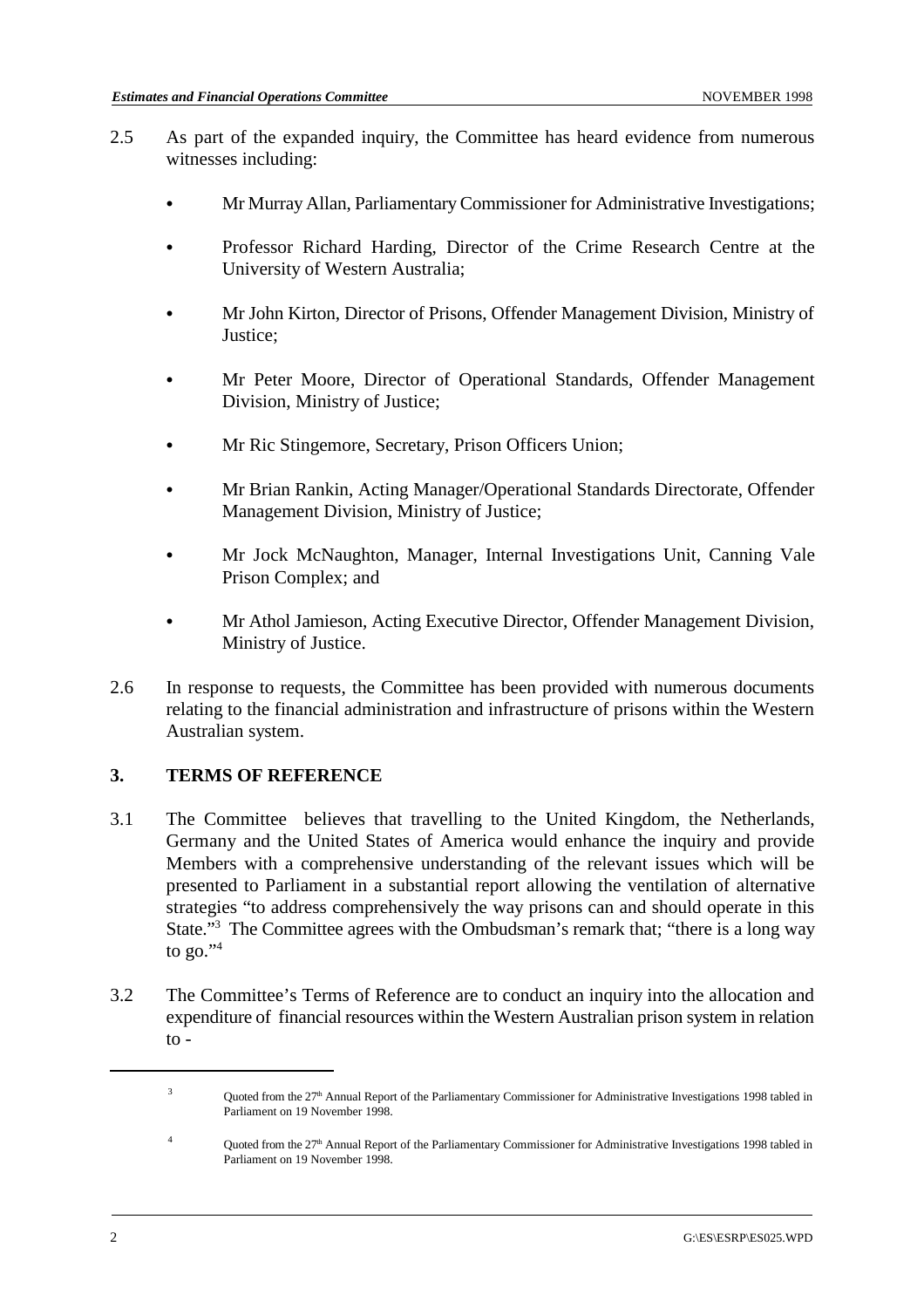- (i) Alternative sanctions to prison sentences.
- (ii) The role of an external auditor and/or independent inspectorate.
- (iii) Strategies aimed at reducing the recidivism rates of prisoners.
- (iv) Strategies to deal with drug dependent prisoners.
- 3.3 The Committee considers the Terms of Reference are sufficiently broad to encompass the numerous issues in which enquiries have been made to date. The Committee notes the comments of the Ombudsman in his 1998 Annual Report to Parliament, on the urgent need to address the state of the Western Australian prison system<sup>5</sup>, which he concluded had "fallen into serious disrepair"<sup>6</sup>. Particular concerns identified by the Ombudsman included:
	- Pressures from overcrowding;
	- Overtaxed and inadequate recreational and work facilities;
	- The proper medical treatment of prisoners (often drug related) conditions; and
	- The inability of the prison system to cope with an influx<sup>7</sup> of more people imprisoned for longer periods "within a system that is already over-extended to a dangerous degree."<sup>8</sup>

**The Committee agrees that these are important issues to be addressed and has resolved to embark on an extensive inquiry into the allocation of expenditure in the existing prisons system and an examination of programs and alternative policies which are directed at alleviating the above concerns.**

- Commenting on the *Sentence Administration Bill* and *Sentencing Legislation Amendment and Repeal Bill* both currently <sup>7</sup> before the Parliament the Ombudsman in his 27<sup>th</sup> Annual Report states:
	- "New proposals in relation to sentencing, parole and remission for prisoners will almost certainly see more people imprisoned for longer periods."
- $8 \over 27$ <sup>th</sup> Annual Report of the Parliamentary Commissioner for Administrative Investigations 1998 tabled in Parliament on 19 November 1998.

The number of complaints rose by 150 percent from 1996/97 to 1997/98 from 198 complaints to 297 complaints. Source: <sup>5</sup> 27<sup>th</sup> Annual Report of the Parliamentary Commissioner for Administrative Investigations 1998 tabled in Parliament on 19 November 1998.

<sup>27&</sup>lt;sup>th</sup> Annual Report of the Parliamentary Commissioner for Administrative Investigations 1998 tabled in Parliament on 19 November 1998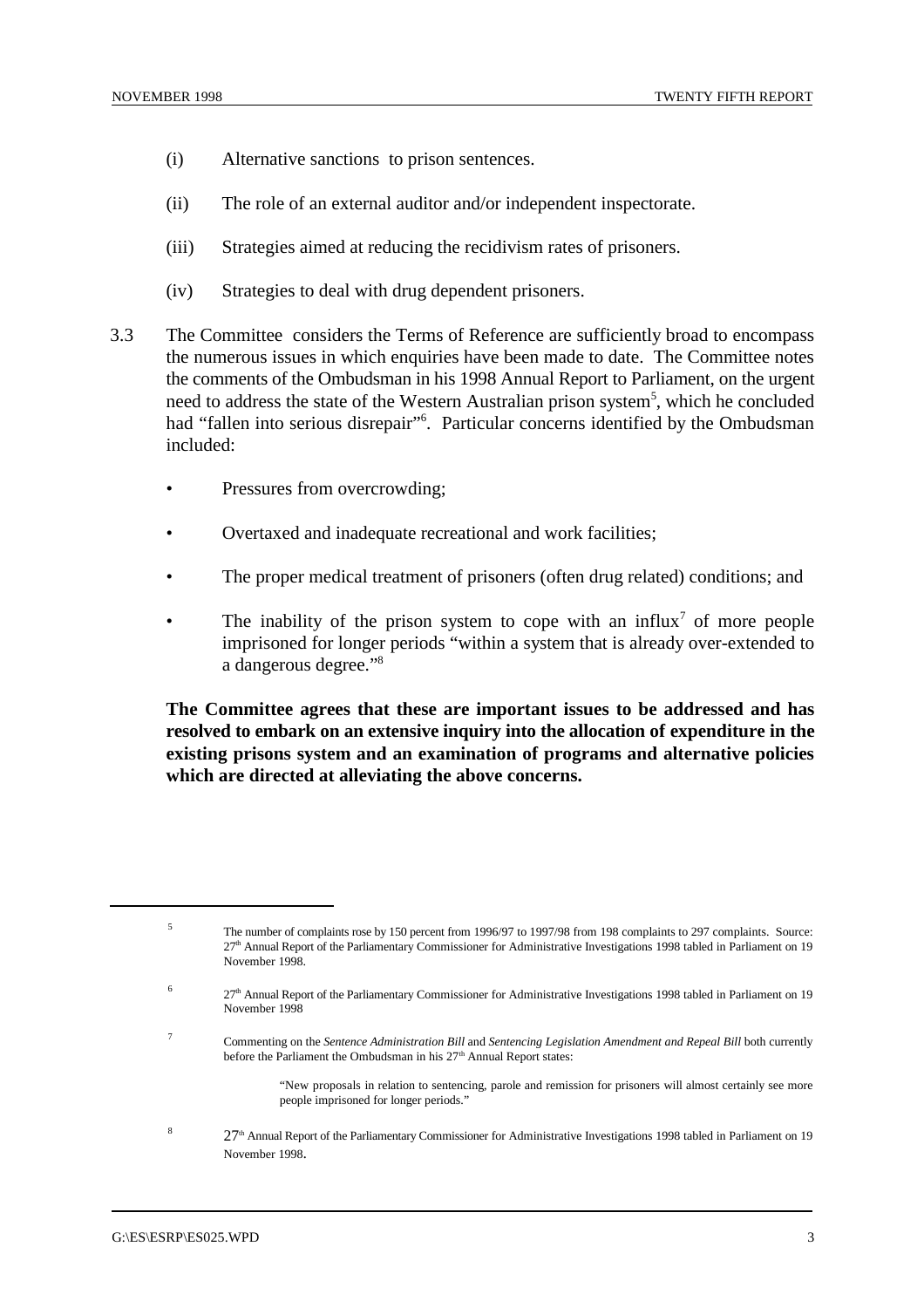# **4. ANALYSIS OF TERMS OF REFERENCE**

4.1 As indicated, the Committee has conducted extensive enquiries into the allocation and expenditure of financial resources in relation to specific areas of the Western Australian prison system. The following is an outline of the relevant issues in relation to the specific items of the Terms of Reference.

#### **ALTERNATIVE SANCTIONS TO PRISON SENTENCES**

- 4.2 The Committee notes that Western Australia's prison population for the 1997/98 year averaged 2,255 $^9$ . This equates to approximately 130 prisoners per 100,000 residents. In May of this year, the Ministry of Justice estimated that the total prison population would<sup>10</sup> rise to 2,300 in 1998-99.<sup>11</sup> This figure already appears to be greatly exceeded with reports that the prisoner number Statewide has already reached 2,641, well in excess of the standard bed capacity of  $2,242$ <sup>12</sup>. This equates to approximately 150 prisoners per 100,000 residents, representing an increase in the prison population of 15 percent. The Committee considers that proposals to amend the sentencing regime<sup>13</sup> will result in the prison population growing even faster in Western Australia. The Committee notes that the Parliamentary Commissioner for Administrative Investigations is also of the same view.14
- 4.3 Across Western Australia the prison population already exceeds the prisons system's design capacity by 8 percent and in metropolitan regions the demand for prison

<sup>9</sup><br>Ministry of Justice 1997/1998 Annual Report tabled in the Parliament on 19 November 1998:

"A daily average prison muster of 2,255 during 1997/98 has continued to put pressure on existing prison accommodation, with the prison population exceeding the prison system's design capacity by approximately eight percent. The demand for metropolitan secure beds exceeds design capacity by approximately 30 percent."

<sup>10</sup> 1998-1999 Budget Statements Volume 1, p 607

The Committee notes the comments of the Mr Barnett from the Second Reading Speech of the *Sentence Legislation* <sup>11</sup> *Amendment and Repeal Bill* contained in *Hansard* on 29 October 1998 that:

> "Critically important to the proposed regime is that sentences will be adjusted so that a person spends the same amount of time in jail under the proposed system as would have been the case had the offender been sentenced under the current system. If this were not done, there would be an across-the-board increase in sentences and an intolerably large increase in the prison population."

Comment attributed to WA Prison Officers' Union secretary, Mr Ric Stingemore quoted in *The West Australian*, Saturday <sup>12</sup> November 21 1998

Commenting on the *Sentence Administration Bill* and *Sentencing Legislation Amendment and Repeal Bill* both currently <sup>14</sup> before the Parliament the Ombudsman in his  $27<sup>th</sup>$  Annual Report states:

> "New proposals in relation to sentencing, parole and remission for prisoners will almost certainly see more people imprisoned for longer periods."

Contained in the *Sentence Administration Bill* and *Sentencing Legislation Amendment and Repeal Bill* which propose the <sup>13</sup> abolition of work release and home detention, a lengthening of the sentences served where offenders are eligible for parole and a tightening of the eligibility criteria (leading to the ability to sentence more offenders who are ineligible for parole) and the introduction of offences punishable by imprisonment for failure to satisfy a compensation order even where the defendant has no means to pay.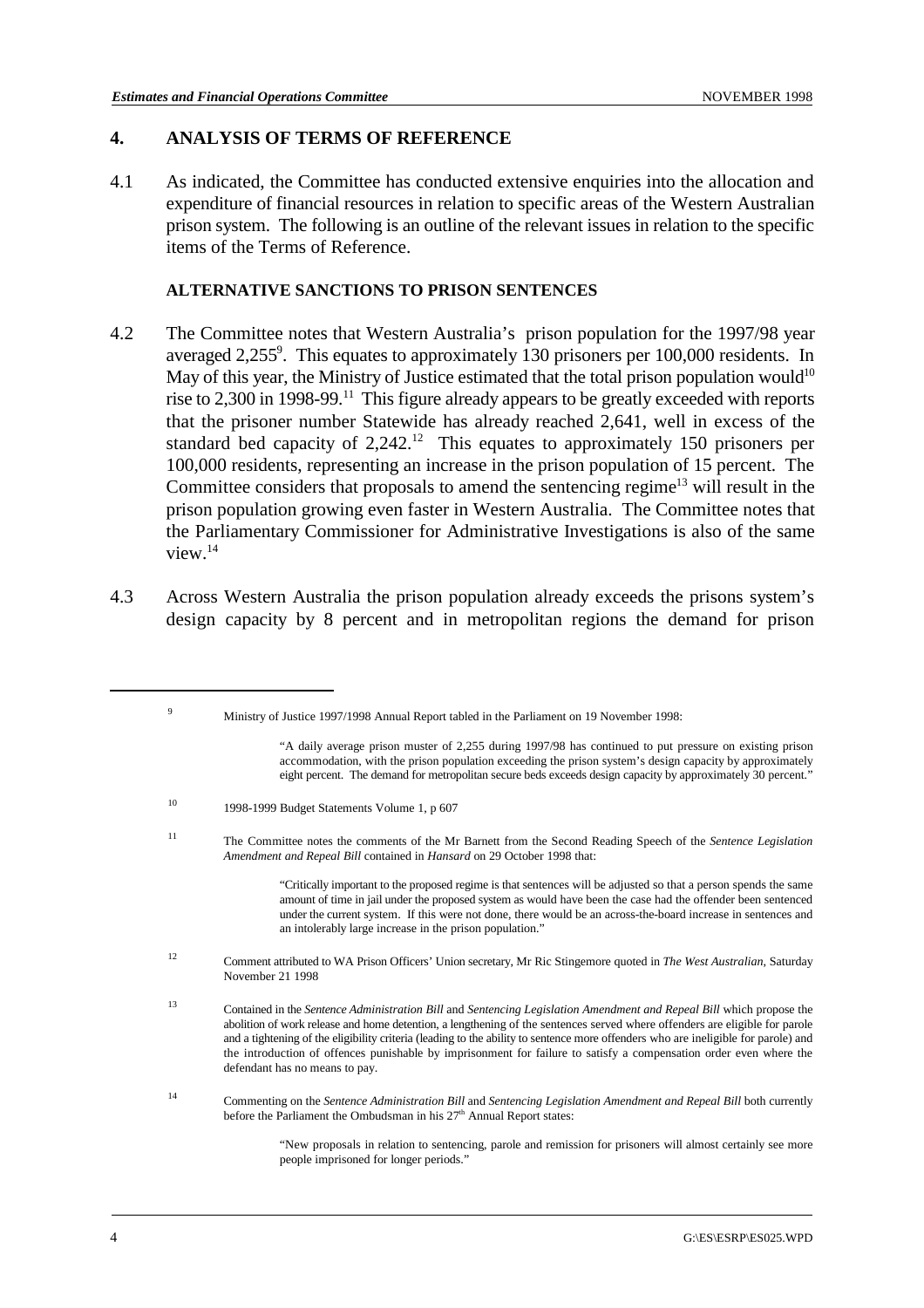accommodation exceeds design capacity by up to 30 percent<sup>15</sup>. In the 1997/98 period there were 16 deaths in custody, 12 the result of apparent suicide.<sup>16</sup> The Parliamentary Commissioner for Administrative Investigations stated in his 1998 Annual Report to Parliament; "In my opinion there can be no doubt that the adult prison system in this State has become stretched to almost breaking point in most aspects of its operations."<sup>17</sup>

- 4.4 The Committee also expresses concern at the make up of the prison population. For the 1997/98 year:
	- Approximately one percent of the male prison population and 5 percent of the female prison population comprised of people committed to prison for failure to pay fines $18$ ;
	- Approximately 10 percent of the male prison population and 7 percent of the female prison population are classified as mentally  $ill<sup>19</sup>$ ;
	- Approximately 25 percent of all prisoners are on court order drug and alcohol programs $^{20}$ ;
	- Approximately 75 percent of all prisoners have only completed a primary school education $21$ :

- <sup>18</sup> The Committee notes that the percentage of people imprisoned for non-payment of fines is likely to increase with the proposal to allow the court to issue an order for imprisonment even where a defendant has no means to pay. Reference is made to the Second Reading Speech of the *Sentencing Legislation Amendment and Repeal Bill* recorded in *Hansard* on Thursday 29 October 1998.
- <sup>19</sup> Answer provided by the Attorney-General to the Hon Mark Nevill MLC re Legislative Council Parliamentary Question on Notice Number 1446 notice of which was given on 31 March 1998.
- <sup>20</sup> Answer provided by the Attorney-General to the Hon Mark Nevill MLC re Legislative Council Parliamentary Question on Notice Number 1457 notice of which was given on 31 March 1998.
- Answer provided by the Attorney-General to the Hon Mark Nevill MLC re Legislative Council Parliamentary Questions <sup>21</sup> on Notice Numbered 1441 and 1442 notice of which for both questions was given on 31 March 1998. As at 28 February 1998 1,687 prisoners comprising 1,593 male prisoners and 94 female prisoners, had only completed a primary school education. Based on the daily average prison muster for the year of 2,255 this equates to approximately 75% of all prisoners.

<sup>15</sup> Ministry of Justice 1997/1998 Annual Report tabled in the Parliament on 19 November 1998. Refer to quote contained in foot note 9.

<sup>&</sup>lt;sup>16</sup> Ministry of Justice 1997/1998 Annual Report tabled in the Parliament on 19 November 1998.

<sup>&</sup>lt;sup>17</sup> 27<sup>th</sup> Annual Report of the Parliamentary Commissioner for Administrative Investigations 1998 tabled in Parliament on 19 November 1998.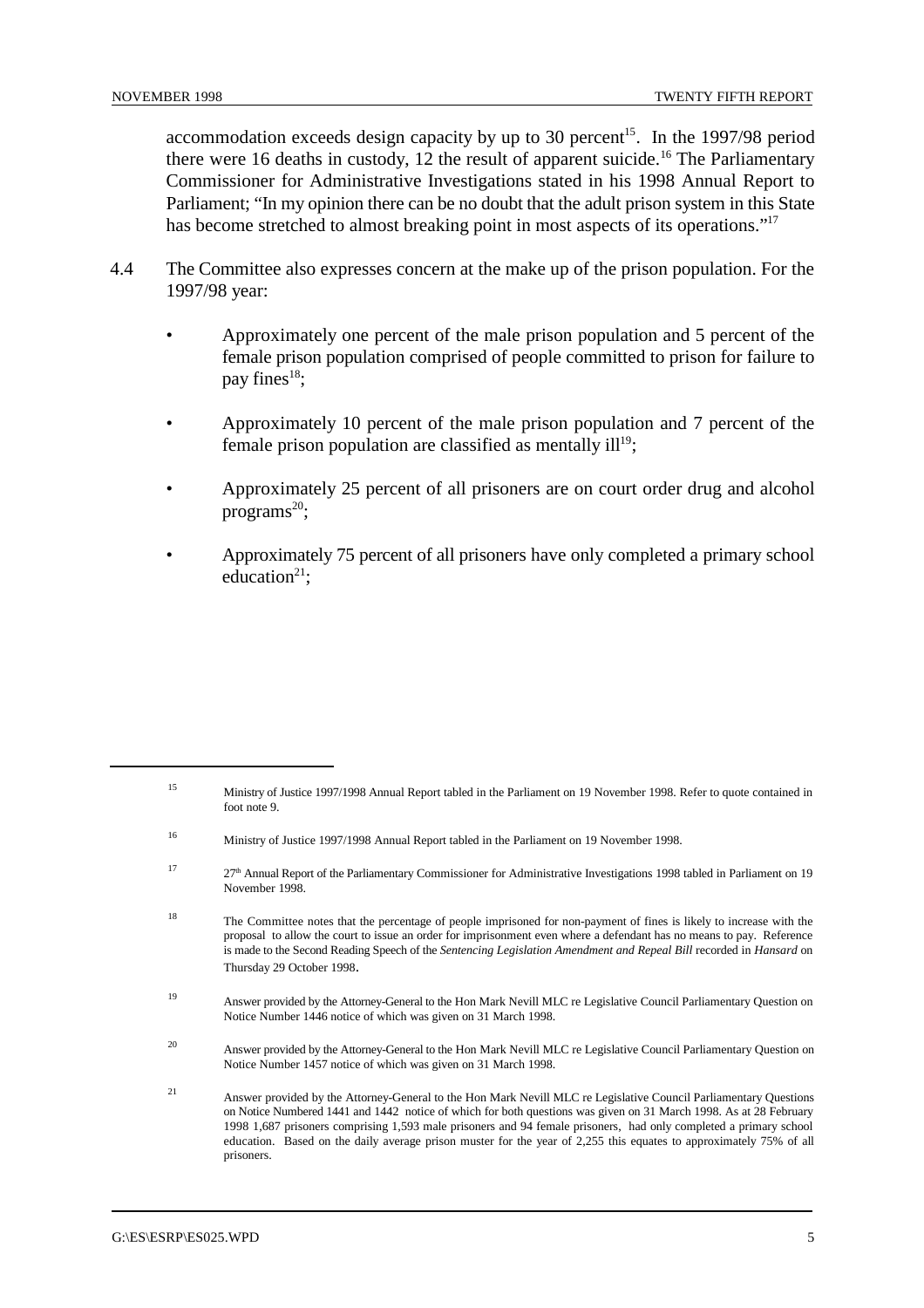- Approximately 31 percent of adult offenders $^{22}$  and approximately 46 percent of juvenile offenders $^{23}$  will re-offend and re-enter the prison system within two years of their release; and
- Approximately one third of all prisoners held in Western Australian prisons are Aboriginal.<sup>24</sup>
- 4.5 What is more disturbing is the fact that, for the previous five years in this State, Aboriginal prisoners have comprised one third of all prisoners held in prisons $25$  while comprising less than three percent of the State's population<sup>26</sup>. Approximately one-third of all male prisoners and approximately half of all female prisoners are Aboriginal<sup>27</sup>. This equates to approximately 1.5 percent of the entire Aboriginal population being held in prison. Western Australia imprisons approximately one in every seventy-one Aboriginals. <sup>28</sup> For the non-Aboriginal population the rate of imprisonment is one in every  $1,140^{29}$ . If you are Aboriginal in Western Australia, you are sixteen times $30$  more likely to be imprisoned. Western Australia can also claim the highest rate of indigenous imprisonment of any State or Territory in Australia<sup>31</sup>.

<sup>&</sup>lt;sup>22</sup> Source: 1997/1998 Ministry of Justice Annual Report tabled in Parliament on 19 November 1998 at p. 57. The 1997/98 rate of re-offending for juveniles is 46.15 percent (49.15 percent for 1996/97). Source: 1997/1998 Ministry of Justice Annual Report tabled in Parliament on 19 November 1998 at p. 53. The 1997/98 <sup>23</sup> rate of re-offending for adults is 31 percent (30 percent for each of 1995/96 and 1996/97). <sup>24</sup> Ministry of Justice 1997/1998 Annual Report tabled in the Parliament on 19 November 1998. <sup>25</sup> Ministry of Justice 1997/1998 Annual Report tabled in the Parliament on 19 November 1998. The following table shows the daily average prison muster broken down between Non-Aboriginal prisoners ("**Non-Ab**") and Aboriginal prisoners ("**Abor**"): **Year 1993/94 1994/95 1995/96 1996/97 1997/98** Total 2,098 2,124 2,236 2,231 2,255 Non-Ab 1,438 1,419 1,492 1,483 1,502 Abor 660 705 744 748 753 % Abor 31.45% 33.2% 33.27% 33.53% 33.4% Australian Bureau of Statistics figures as at 30 June 1996 estimating the indigenous population of Western Australia to be <sup>26</sup> 54,055 out of a total State population of 1.766 million. <sup>27</sup> Answer provided by the Attorney-General to the Hon Mark Nevill MLC re Legislative Council Parliamentary Question on Notice Number 1448 notice of which was given on 31 March 1998. <sup>28</sup> Based on the Daily Average Aboriginal Prison Muster of 753 contained in the Ministry of Justice 1997/1998 Annual Report and the Australian Bureau of Statistics estimate of the indigenous population of Western Australia as 54,055. <sup>29</sup> Based on the Daily Non-Aboriginal Prison Muster of 1,502 contained in the Ministry of Justice 1997/1998 Annual Report and the Australian Bureau of Statistics estimate of the population of Western Australia as 1,766,000. This may be a conservative estimate. The Australian Bureau of Statistics figures as at March 1997 which estimate that the <sup>30</sup> indigenous population is 24 times more likely to be in prison than the non-indigenous population. See following foot note. Australian Bureau of Statistics figures for estimates of the indigenous population for each State and Territory ("**Pop**") <sup>31</sup> together with the number of indigenous prisoners ("**Num**") , the rate of indigenous imprisonment per 100,000 of the adult indigenous population ("**Rate**") and approximate ratio of indigenous to non-indigenous rates of imprisonment ("**Ratio**") as at March 1997: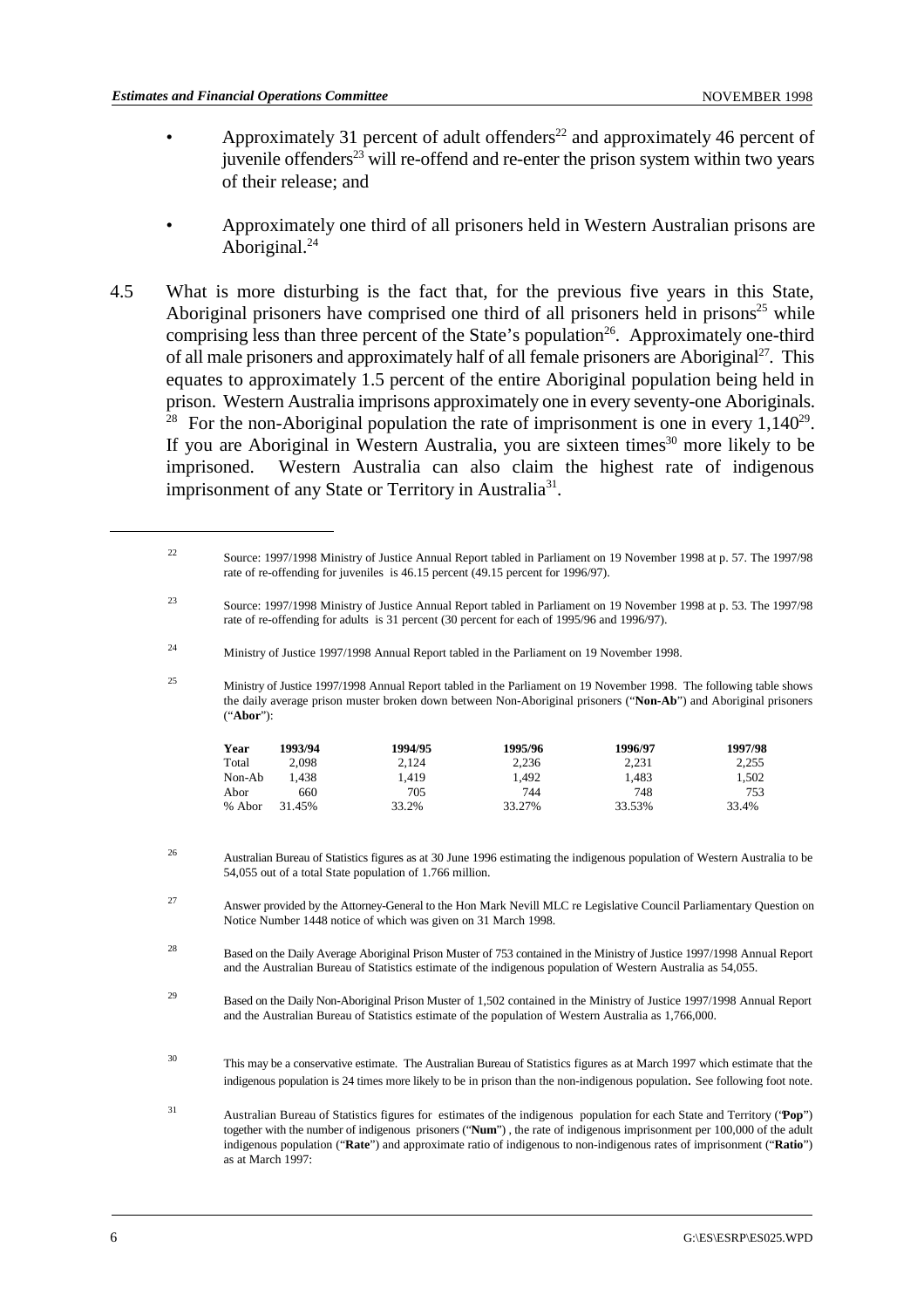- 4.6 The Committee considers that the community can no longer respond to crime by imposing custodial sentences and consequently expanding the capacity of the penal system. The situation of overcrowding at Bandyup Women's Prison<sup>32</sup> illustrates the problem of this approach and the Committee questions whether the appropriate response is to build more prisons  $33$  or whether alternatives to custodial sentences should be explored. The Committee notes that the Offender Management Division of the Ministry of Justice is proposing  $34$  to develop for Government, policy options that provide the courts with an alternative to detention and imprisonment and commends this initiative. However, the Committee notes that legislation currently before Parliament further restricts the courts in their ability to impose alternative sentences to detention and imprisonment.<sup>35</sup>
- 4.7 Imprisonment makes expensive demands on the public resources and it is reasonable for the public to satisfy itself about what is being done with this money. In Western Australia, the daily cost of keeping an adult offender in custody is approximately \$169.<sup>36</sup> The daily cost of keeping a juvenile offender in custody is approximately  $$434$ <sup>37</sup> Since 1995, the cost per day for keeping an adult offender in custody has risen by approximately 15 percent each year. It is estimated<sup>38</sup> that this figure will rise to \$174 per day for the 1998-99 year.
- 4.8 The Committee notes that the estimates of expenditure provided by Offender Management for both the 1996-97 and 1997-98 years were 6.75% and 8.5% respectively

| <b>State</b> | <b>NSW</b> | <b>Vic</b> | Old     | <b>SA</b> | <b>WA</b> | <b>Tas</b> | NT     | ACT   | Aust    |
|--------------|------------|------------|---------|-----------|-----------|------------|--------|-------|---------|
| Pop          | 106.294    | 22.574     | 100,504 | 21,271    | 54,055    | 14,651     | 49.566 | 2,952 | 372,052 |
| Num          | 934        | 121        | 807     | 223       | 726       | 23         | 388    | 11    | 3,233   |
| Rate         | 1.992      | 1.042      | 1,732   | 2,020     | 2,674     | 392        | 1.429  | 986   | 1,822   |
| Ratio        | 18         | 16         | 16      | 17        | 24        | 6          | 8      | 16    | 18      |

<sup>&</sup>lt;sup>32</sup> The prison population at Bandyup women's prison as at Friday 20 November was reportedly 151 prisoners, 68 prisoners or 82 percent above its standard design capacity of 83 prisoners. Source: *The West Australian*, Saturday November 21 1998.

The Parliamentary Commissioner for Administrative Investigations stated in his 1998 Annual Report tabled in the <sup>33</sup> Parliament on 19 November 1998:

> "Building one or more new prisons will ease one aspect of the problem in the short term. What is more important, in my opinion, is the development and implementation of strategies (with adequate resources) to address comprehensively the way prisons can and should operate in this State. There is a long way to go."

Ministry of Justice 1997/98 Annual Report tabled in Parliament on 19 November 1998. <sup>34</sup>

The *Sentence Administration Bill* and *Sentencing Legislation Amendment and Repeal Bill* propose the abolition of work <sup>35</sup> release and home detention, a lengthening of the sentences served where offenders are eligible for parole and a tightening of the eligibility criteria (leading to the ability to sentence more offenders who are ineligible for parole) and the introduction of offences punishable by imprisonment for failure to satisfy a compensation order even where the defendant has no means to pay.

Source: 1997/1998 Ministry of Justice Annual Report tabled in Parliament on 19 November 1998 at p. 56 <sup>36</sup>

Source: 1997/1998 Ministry of Justice Annual Report tabled in Parliament on 19 November 1998 at p. 60. <sup>37</sup>

<sup>&</sup>lt;sup>38</sup> 1998-99 Budget Statements Volume 1, p 608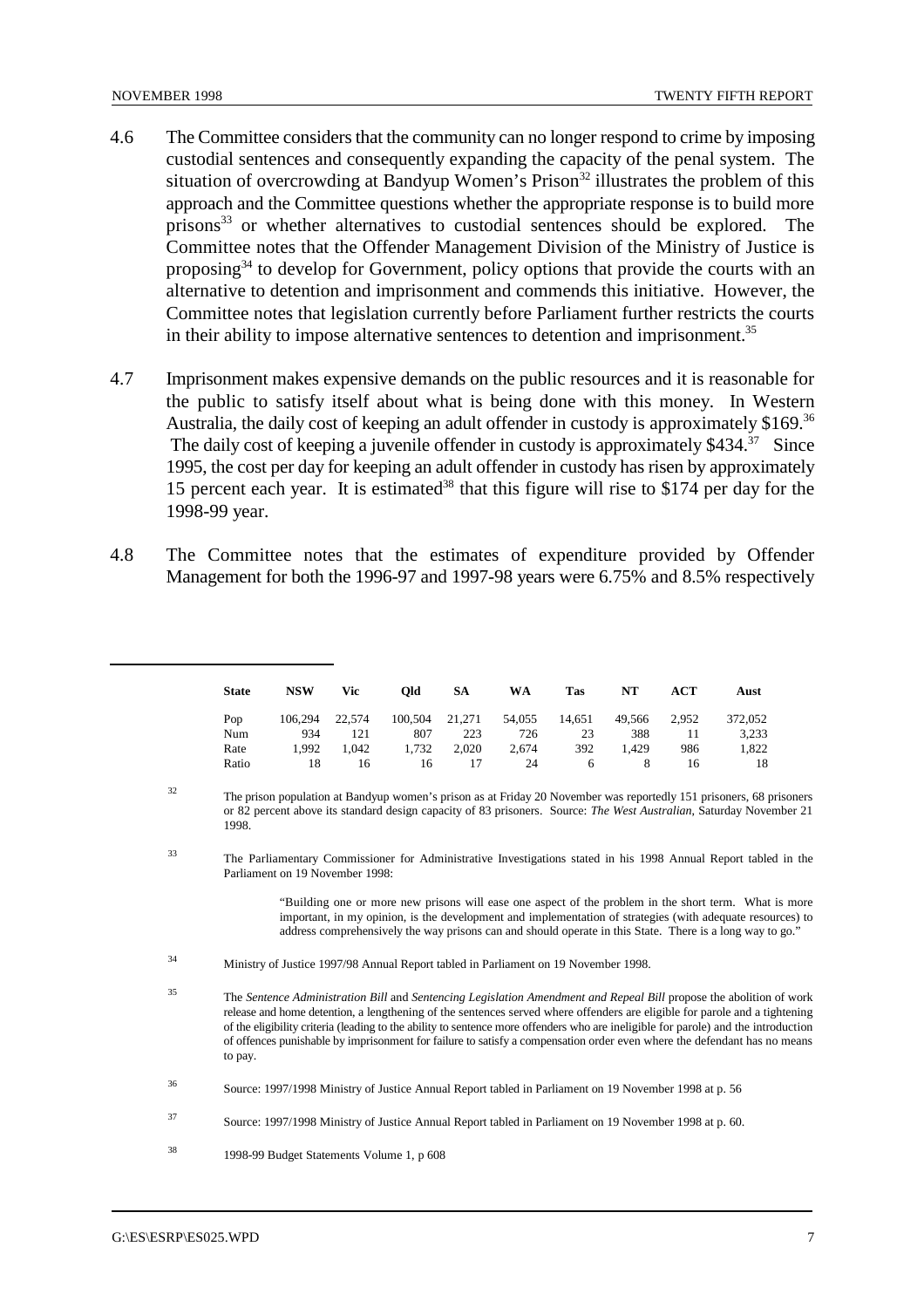below the actual costs in each year.<sup>39</sup> Even if the 1998-99 estimate of expenditure more accurately reflects the actual cost, this still equates to a total annual cost of \$63,510 per prisoner which means that the total cost of keeping Western Australia's prisoners in custody for the 1998-99 year may well be in the order of \$167 million<sup>40</sup>. The total cost of keeping Western Australia's prison population in custody for the 1997-98 year was \$143 million and for the 1996-97 year \$131 million.<sup>41</sup> By contrast, the amount spent on Community Based Services actually fell over the same period.<sup>42</sup>

4.9 The 1997/98 cost per day of managing an adult offender through community supervision was  $$10.41<sup>43</sup>$  The daily cost of keeping an adult offender in custody is  $$169.21<sup>44</sup>$ , over 16 times the cost of daily community supervision. For a juvenile, the 1997/98 cost per day of managing a juvenile offender is  $$29.32<sup>45</sup>$  The daily cost of keeping a juvenile offender in detention is  $$433.60^{46}$ , almost 15 times the amount it costs per day for managing a juvenile offender through community service.

Source: 1997/1998 Ministry of Justice Annual Report tabled in Parliament on 19 November 1998. Extract taken from <sup>39</sup> Summary of Consolidated Fund Appropriations and Revenue Estimates for the year ended 30 June 1998:

| <b>Offender Management</b><br>Sub-Program Details                                         | Estimate<br>\$2000           | 1997-98<br>Actual<br>\$2000  | Variation                                  | Estimate<br>\$2000           | 1996-97<br>Actual<br>\$2000  | Variation<br>$\%$           |
|-------------------------------------------------------------------------------------------|------------------------------|------------------------------|--------------------------------------------|------------------------------|------------------------------|-----------------------------|
| <b>Adult Offenders Custody</b><br>Juvenile Offenders Custody<br><b>Total Custody Cost</b> | 115.036<br>16,957<br>131.993 | 128.958<br>14.284<br>143.242 | $\frac{6}{9}$<br>12.1%<br>(15.76%)<br>8.5% | 106.612<br>16.615<br>123.227 | 116.158<br>15.389<br>131.547 | 8.95%<br>$(7.3\%)$<br>6.75% |

Calculation based on the current Statewide prison population of 2,641as reported in *The West Australian* of Saturday <sup>40</sup> November 21 1998 at p. 6.. If the current prison muster continues for the 1998/1999 year this will represent a 16 percent increase in the total cost of keeping offenders in prison.

Source: 1997/1998 Ministry of Justice Annual Report tabled in Parliament on 19 November 1998. Extract taken from <sup>41</sup> Summary of Consolidated Fund Appropriations and Revenue Estimates for the year ended 30 June 1998:

| 1997-98                      |                    | 1996-97          |
|------------------------------|--------------------|------------------|
| Estimate<br>Actual<br>\$2000 | Estimate<br>\$2000 | Actual<br>\$2000 |
| 128,958<br>115,036           | 106,612            | 116,158          |
| 14,284<br>16,957             | 16,615             | 15,389           |
| 143.242<br>131.993           | 123.227            | 131.547          |
|                              |                    |                  |
| 25,838                       | 28,486             | 26,872           |
| 169,080<br>158,603           | 151,713            | 158,419          |
|                              |                    |                  |

From \$26.87 million to \$25.84 million. See above footnote. <sup>42</sup>

Source: 1997/1998 Ministry of Justice Annual Report tabled in Parliament on 19 November 1998 at p. 62. Cost per day <sup>43</sup> of managing an adult offender through community supervision for 1997/98 full accrual unit cost \$10.41 (1995/96 and 1996/97costs per day \$7.45 and \$7.97 respectively based on cash accounting only).

Source: 1997/1998 Ministry of Justice Annual Report tabled in Parliament on 19 November 1998 at p. 56. <sup>44</sup>

Source: 1997/1998 Ministry of Justice Annual Report tabled in Parliament on 19 November 1998 at p. 64. <sup>45</sup>

Source: 1997/1998 Ministry of Justice Annual Report tabled in Parliament on 19 November 1998 at p. 60. <sup>46</sup>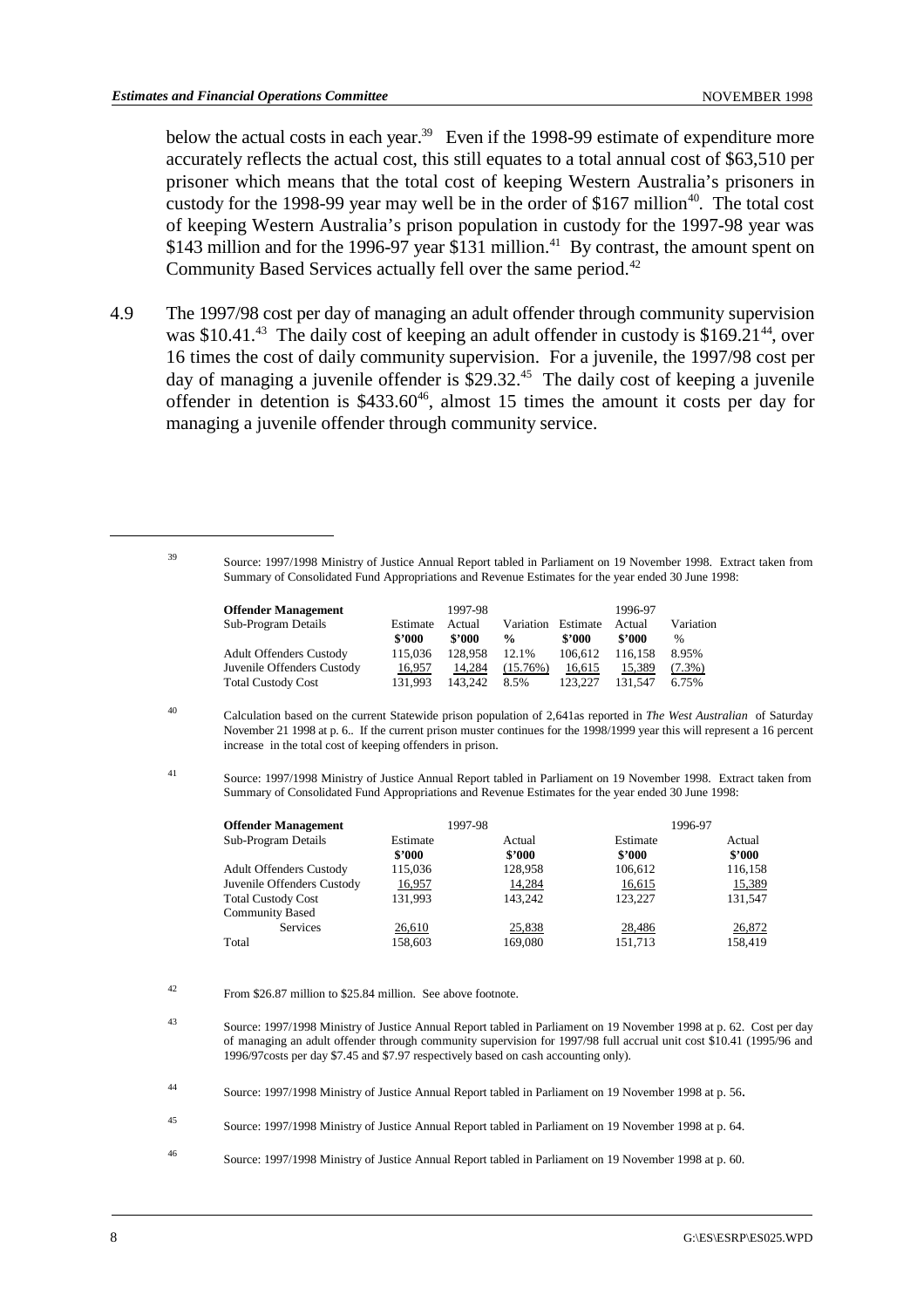- 4.10 The rate of re-offending ( the recidivism rate) in Western Australia in 1997/98 for adults was 31 percent. $47$  Alarmingly, the rate of re-offending for juveniles "cannot be measured until all relevant information systems are linked."<sup>48</sup> Under the interim measure, the *rate of return to detention*, the rate of re-offending juveniles for 1997/98 is 46.15 percent.<sup>49</sup> The high rates of recidivism in Western Australia is further considered later in this report under the heading "Strategies aimed at reducing the recidivism rates of prisoners".
- 4.11 The escalating cost of imprisonment to the State and its apparent ineffectiveness in deterring offenders, particularly juvenile offenders, from re-offending must lead to a reevaluation of the effectiveness of imprisonment as a sentencing option other than for the most dangerous and persistent criminals from whom the public must always be protected. This leads to a consideration of alternatives to custody. The cost differential between imprisonment and community supervision is so great<sup>50</sup>, yet for every \$1 spent on Community Based Services  $$5.50$  is spent on the costs of imprisonment<sup>51</sup>. This cost differential is getting greater with the percentage of the total expenditure spent on community services falling from 17 percent in 1996/97 to 15.2 percent in 1997/98 with the percentage spent on custody increasing from 83 percent of the total in 1996/97 to 84.8 percent in 1997/98 .<sup>52</sup>

Source: 1997/1998 Ministry of Justice Annual Report tabled in Parliament on 19 November 1998 at p. 57: <sup>48</sup>

"The rate of re-offending for juveniles can not be measured until all relevant information systems are linked. Instead, an interim measure has been developed. This is the *rate of return to detention* which is defined as the percentage of distinct juvenile offenders returning to detention, between exit two years ago and the end of the current financial year, following release from custody two years ago."

<sup>49</sup> Source: 1997/1998 Ministry of Justice Annual Report tabled in Parliament on 19 November 1998 at p. 57. Rate of reoffending: juveniles 1997/98 46.15 percent (1996/97 49.15 percent).

The daily cost of keeping an adult offender in custody is \$169.21 over 16 times the cost of daily community supervision. <sup>50</sup> For a juvenile, the 1997/98 cost per day of managing a juvenile offender is \$433.60 almost 15 times the amount it costs per day for managing a juvenile offender through community service.

Source: 1997/1998 Ministry of Justice Annual Report tabled in Parliament on 19 November 1998. Extract taken from <sup>51</sup> Summary of Consolidated Fund Appropriations and Revenue Estimates for the year ended 30 June 1998. Total actual cost of Adult and Juvenile Offenders Custody for 1997-98 is \$143,242,000. Total actual cost of providing Community Based Services is \$25,838,000.

Source: 1997/1998 Ministry of Justice Annual Report tabled in Parliament on 19 November 1998. Extract taken from <sup>52</sup> Summary of Consolidated Fund Appropriations and Revenue Estimates for the year ended 30 June 1998:

| <b>Offender Management</b>     | 1997-98 | Percent | 1996-97   | Percent    |
|--------------------------------|---------|---------|-----------|------------|
| Sub-Program Details            | Actual  | of      | Actual    | οf         |
|                                | \$2000  | Total   | \$2000    | Total      |
| <b>Adult Offenders Custody</b> | 128,958 | 76.3%   | 116,158   | 73.3%      |
| Juvenile Offenders Custody     | 14,284  | 8.5%    | 15,389    | 9.7%       |
| <b>Total Custody Cost</b>      | 143.242 | 84.8%   | 131.547   | 83%        |
| <b>Community Based</b>         |         |         |           |            |
| <b>Services</b>                | 25,838  | 15.2%   | $-26,872$ | <u>17%</u> |
| Total                          | 169,080 | 100%    | 158,419   | 100%       |

<sup>&</sup>lt;sup>47</sup> Source: 1997/1998 Ministry of Justice Annual Report tabled in Parliament on 19 November 1998 at p. 53. The 1997/98 rate of re-offending for adults is 31 percent (30 percent for each of 1995/96 and 1996/97). For adult offenders, "*reoffending*", "*repeat offender*", or "*recidivism"* is defined as a return to the offender management system by distinct adult offenders within two years following release from custody or termination of their order. A "distinct" offender is interpreted to mean that an offender is counted only once even if the offender re-enters the system several times over the two year period. This is said to be "consistent with national standards" but may lead to an understating of the true rate of recidivism.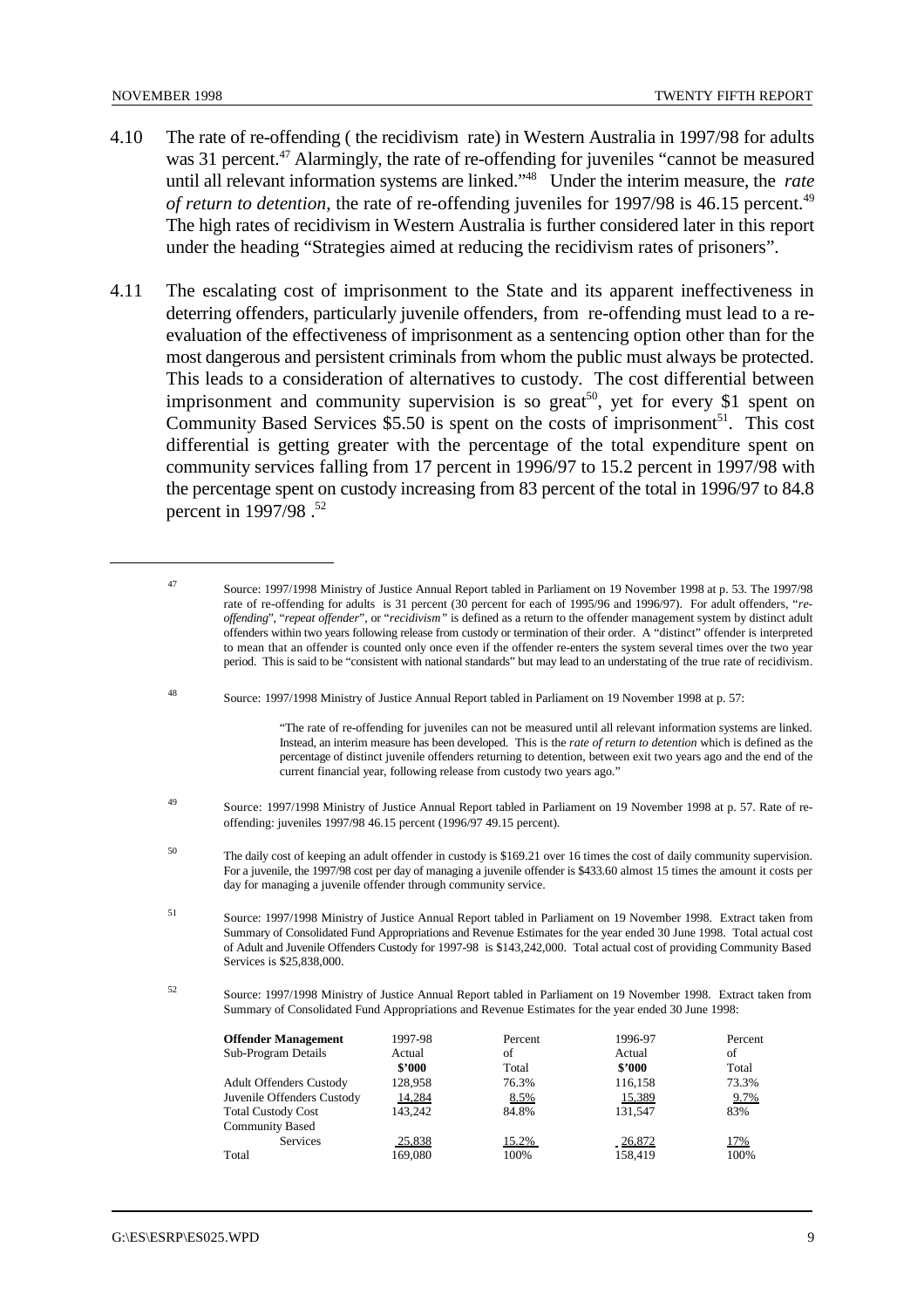4.12 The Committee is optimistic that its report to Parliament on the practical effect of alternatives to custody operating in other jurisdictions will inform and influence consideration of the matter both within the Parliament and the wider community.

# **United Kingdom Experience**

- 4.13 In the United Kingdom the imprisonment rate has risen from 74 prisoners per 100,000 residents in 1993 to approximately 110 prisoners per 100,000 residents today. The rate is anticipated to rise to 140 prisoners per 100,000 residents over the next seven years. The United Kingdom has one of the highest incarceration rates of the European Union member countries<sup>53</sup> and the alarm at the rise in the total prison population in the United Kingdom to approximately  $65,000^{54}$  led to the establishment of an extensive inquiry to consider alternatives to prison sentences.
- 4.14 The House of Commons Select Committee on Home Affairs conducted this inquiry which reported on 28 July 1998. The basis for establishing the inquiry was to examine:
	- the causes of the escalating increase in the prison population;
	- the concomitant increase in the cost of running the Prison Services<sup>55</sup>;
	- the effect an increased prison population has had on the running of existing prisons, including the increased strain and tension placed on prison officers and prison administrators;
	- the injustice that may be done by the imprisonment of those for whom a prison sentence is not strictly necessary;
	- existing non-custodial sentences and ways to make non-custodial sentences effective and be seen to be effective by the community; and
	- alternatives to prison sentences which will engender public confidence as well as alleviating the strain on Prison Services.
- 4.15 The inquiry sought to demonstrate the importance of finding effective alternatives to prison for those who can safely be punished in the community. However, as the Committee noted, "unless the public has confidence in them, then far from being able to

England and Wales, Northern Ireland, Scotland, Portugal and Spain are the countries which imprison the greatest proportion <sup>53</sup> of its citizens. Source: Prison Populations in Europe and North America: Some Background Information, Heuni Paper No. 10, Roy Walmsley, 1997.

National Advisory Council Prison Population Figure as at August 1998 was 65, 727 prisoners comprising 62,607 male <sup>54</sup> prisoners and 3,120 female prisoners.

The average annual cost per prison place in the United Kingdom is approximately \$50,000 with a total cost roughly of the <sup>55</sup> order of \$5 billion per year.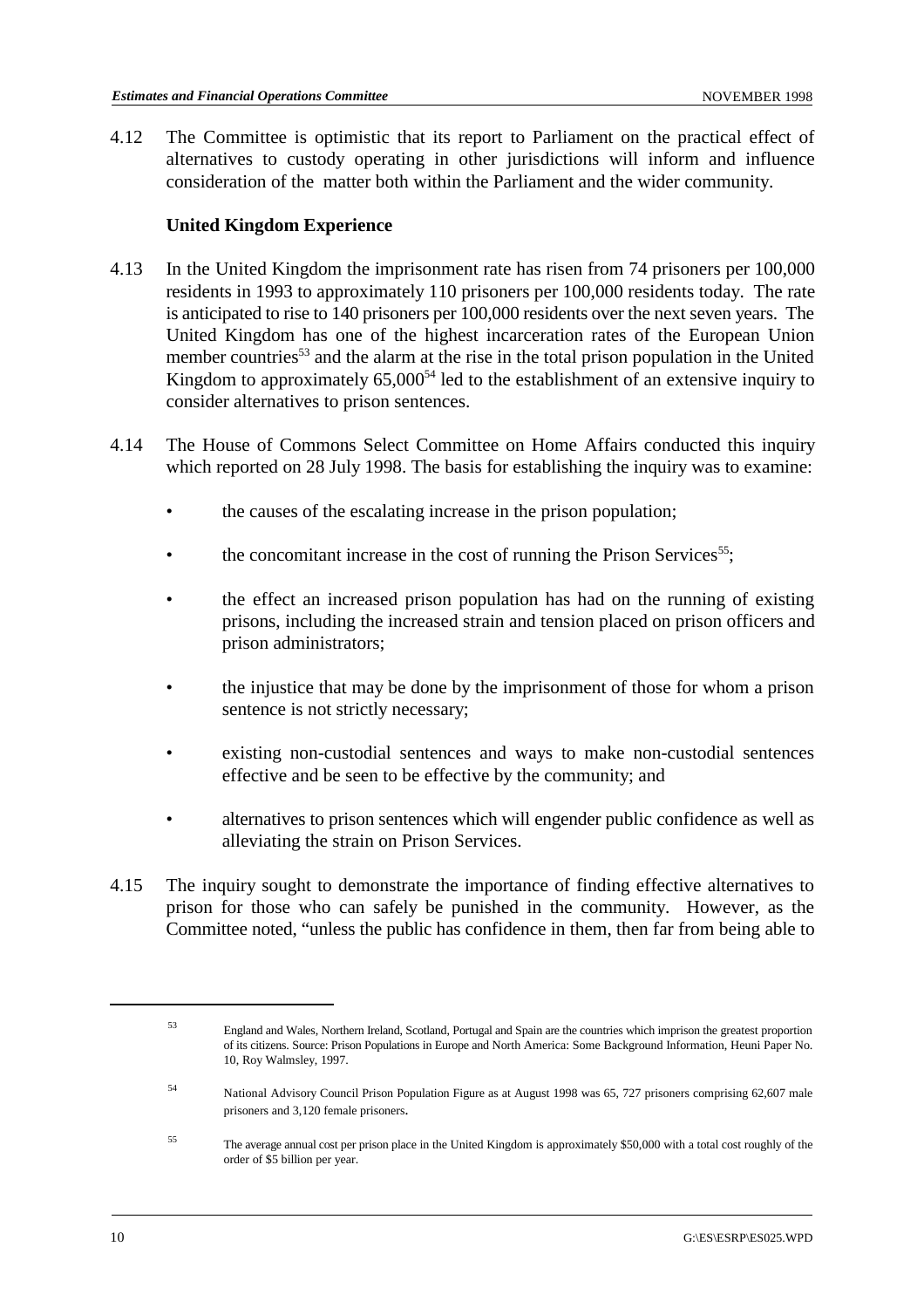use alternative sentences as a means of reducing the prison population, there will be calls as is already the case - for still wider use of imprisonment."56

- 4.16 Of the reasons given for the increasing prison population, it has been said that "the reason for this exponential increase ... [is] the vocal expression of opinion by influential public figures that custody is an effective penalty ... Judges and magistrates have been the subject of criticism ... for imposing what are widely portrayed as excessively lenient sentences."57
- 4.17 The evidence of the United Kingdom's Chief Inspector of Prisons is that only 30 percent of the women in prison need to be there and only between 30 and 40 percent of young offenders need be in prison.58
- 4.18 With over 50 percent<sup>59</sup> of prisons in the United Kingdom housing more prisoners than they were designed for and the need to convert disused prisons and men's prisons to women's prisons indicates the extent of the problem facing the United Kingdom Prisons Service.
- 4.19 It is against this background of a rapidly escalating prison population the Home Affairs Committee investigated credible alternatives to custody concluding that while prisons will always be necessary for the most dangerous and persistent criminals, custodial sentences must be closely targeted on them, with other offenders being given non-custodial sentences which are effective and in which sentencers and the public have confidence. $60$ 
	- Quoted from the House of Commons Select Committee on Home Affairs Third Report: Alternatives to Prison Sentences, <sup>56</sup> p 1.
	- <sup>57</sup> Ouote by Lord Bingham of Cornhill, the Lord Chief Justice of England and Wales contained in the Select Committee on Home Affairs - Third Report at page 1 In Minutes of Evidence taken before the Home Affairs Committee on Tuesday 17 March 1998 , the Lord Chief Justice said the following:

"Given the temper of our society in the last five years, I do not find it surprising that the prison population should have increased by 50 percent, reflecting the more ready resort to custody by sentencers and an increase in the length of sentences imposed. The tenor of political rhetoric has strongly favoured the imposition of severe sentences; this rhetoric has been faithfully reflected in certain elements of the media; and judges accused of passing lenient sentences have found themselves routinely castigated in some newspapers. Against this background judges have, understandably, sought to avoid the unwelcome experience of passing sentences which the Attorney General has sought to refer to the Court of Appeal for being unduly lenient. So we have the extraordinary paradox, that judges and magistrates have been roundly criticised for over-lenient sentencing during a period when they have been sending more defendants to prison for longer periods than at any time in the last 40 years. The increase in the prison population is not explained by any recent increase in sentencing powers, and I have no doubt that it is related to the pressure of public opinion."

58 Sir David Ramsbotham, Chief Inspector of Prisons, quoted from the Minutes of Evidence Taken Before the House of Commons Home Affairs Committee on Tuesday 10 March 1998. In evidence the Chief Inspector of Prisons said as follows:

> "I am very concerned about these youngsters in prison because prison corrupts them. One does not want to see them in there but you have to have something meaningful for them outside. I believe what these figures show is that you have to include in what is done - and this is a community sentence - education as well to make good the ravages of what they have not had. I do not see evidence of that being provided."

- Of the 65,727 men, women and children currently imprisoned in the United Kingdom more than half of the prisons are either full or overcrowded, the worst overcrowding endured by people on remand or serving short sentences. Source: HM Prison Service, Offenders and Corrections Unit, August 1998.
- <sup>60</sup> A recommendation of the Select Committee on Home Affairs Third Report is as follows:

"What the public really want to hear is that community sentences are effective in reducing crime. The most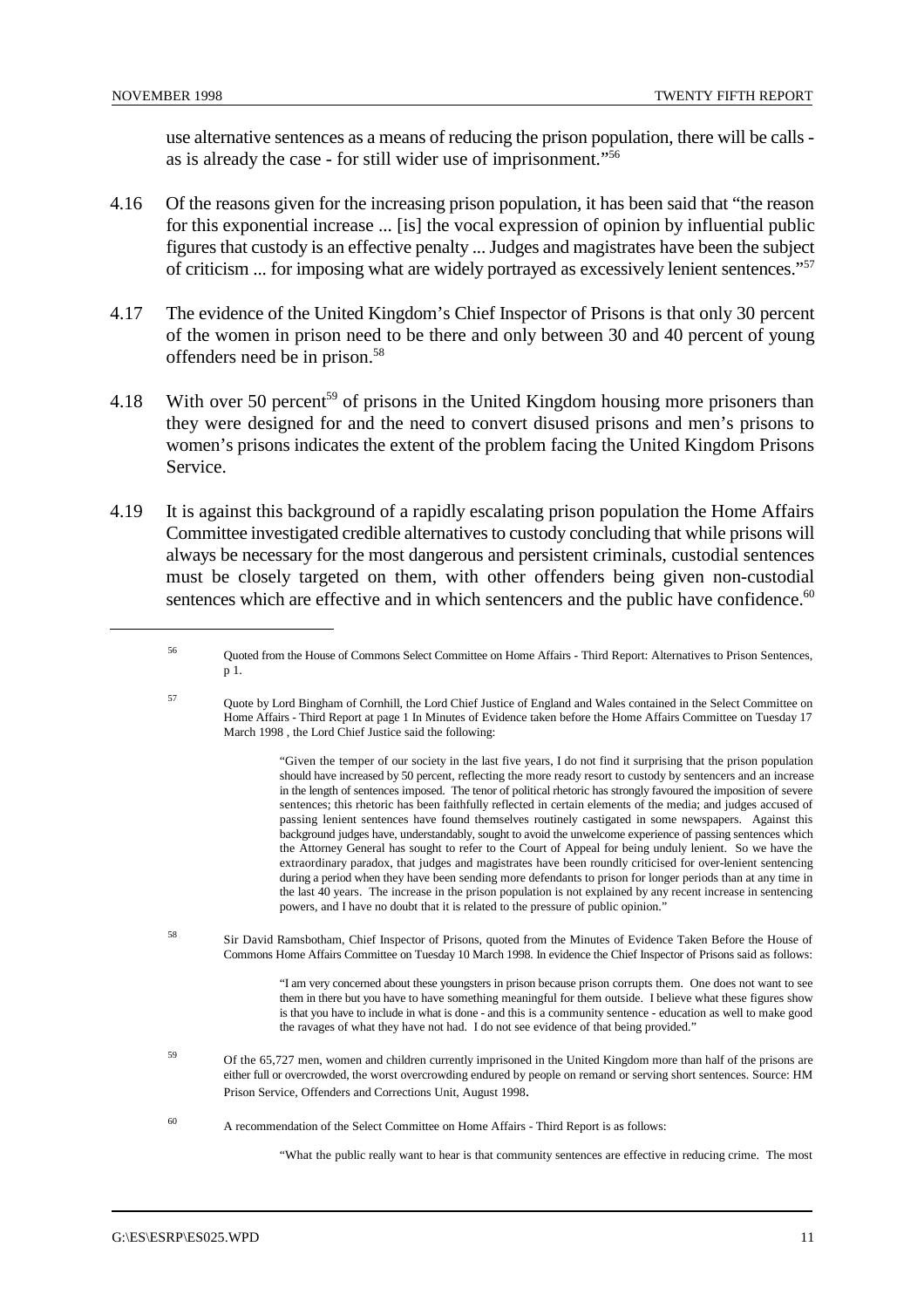- 4.20 In addition to probation orders, community service orders and supervision orders which are existing community penalties available in the United Kingdom, the Home Office Committee investigated the use of the following techniques to increase public confidence in community sentences:
	- the increased use of probation hostels, which are seen as a credible and lower cost alternative to prisons for offenders who are not a significant risk to the community;
	- the trialing of curfew orders with electronic monitoring;
	- the use of "weekend prison", offering the possibility of prison sentences whilst at the same time allowing offenders to keep or seek employment;
	- the use of cautioning with restorative justice conferences (i.e., bringing the offender and victim together);
	- the lifting of the restriction in the use of suspended sentences in circumstances where the crime might ordinarily justify a custodial sentence but is seen as a "oneoff" unlikely to be repeated;
	- the reduction in the number of fine defaulters sent to prison and the dealing with fine defaulters in the community through strictly enforced community service;
	- amending the requirements for pre-sentence reports so that they state clearly circumstances where non-custodial sentences are considered appropriate and where a custodial option is considered the only option available to the court;
	- recommending that all sentencers make regular visits to probation centres and community service placements and receive regular feedback about the results of the sentences they make in terms of their success, or otherwise, in preventing offenders from reoffending<sup>61</sup>;
	- the strict return to court for offenders who breach community sentences and the introduction of a new offence of breaching a community sentence which would attract a prison sentence;
	- community education as to the type of work carried out by offenders who are given community services and to explain that community sentences are no "soft

compelling argument that could possibly be put forward for community sentences is that they are consistently more effective than prison in reducing reoffending. Evidence exists that some community sentences are more effective, but we note again the findings of the Inspectorate that these programmes are, overwhelmingly, not adequately evaluated in order to put forward this argument with conviction."

<sup>&</sup>lt;sup>61</sup> Without such knowledge it is considered that sentencers remain largely ignorant of the effectiveness of the various sentencing options available to them.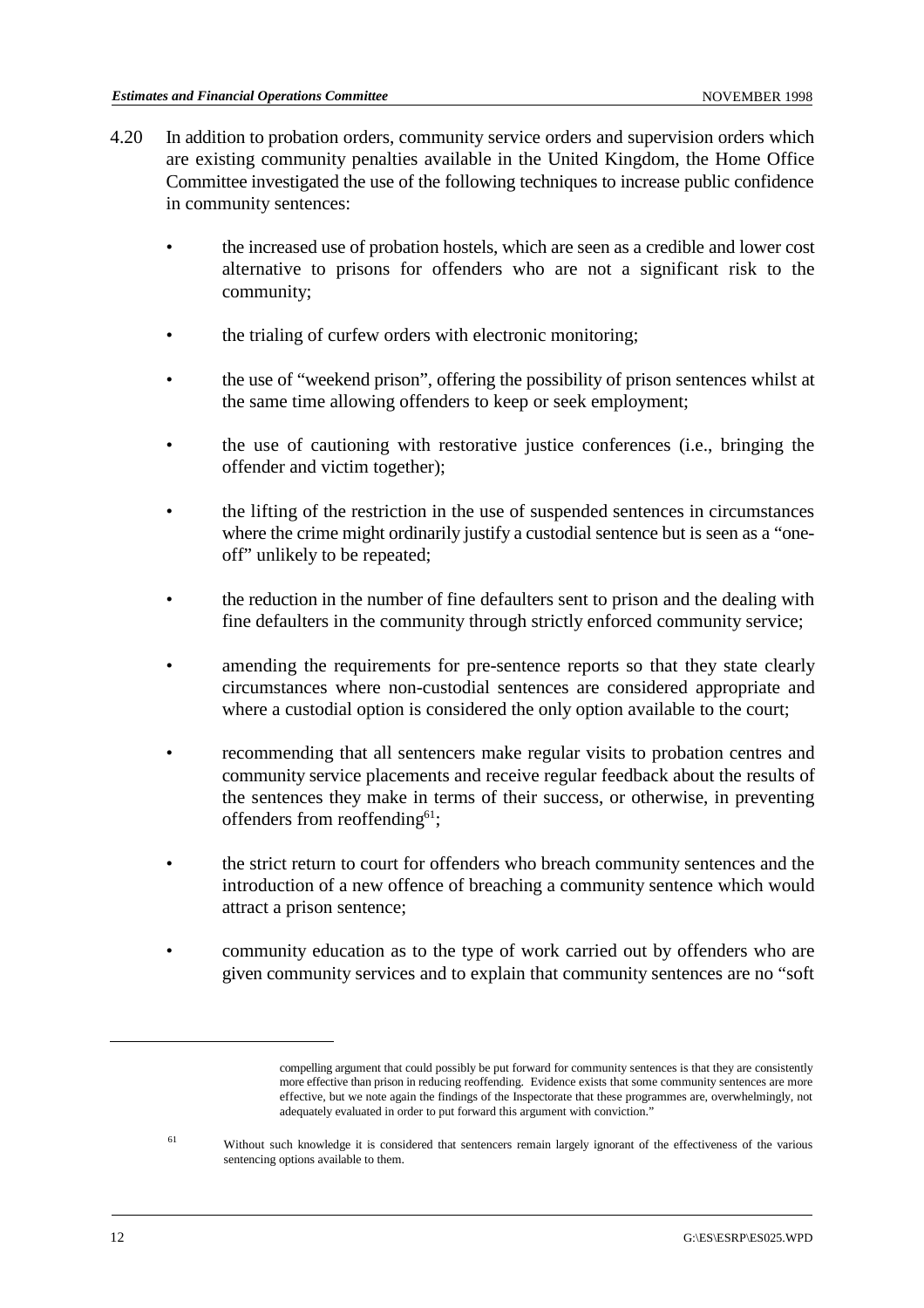option" often forcing offenders to confront their criminal behaviour and its effects - something they may never be required to do in prison; and

- undertaking a rigorous assessment of the cost and effectiveness of community sentences.<sup>62</sup>
- 4.21 The Committee is interested in investigating the experiences of the United Kingdom in introducing such measures and meeting with Members of the Select Committee on Home Affairs together with the individuals and associations who made the above recommendations to the Select Committee. The Committee also proposes meeting with representatives from the Howard League for Penal Reform and Mr Stephen Shaw, Director of the Prison Reform Trust.

# **The German Experience**

- 4.22 The Committee is informed that Germany has undertaken a number of initiatives in the area of criminal justice. From novel approaches to juvenile detention, (*jungendarrest* being short-term detention lasting from 2 days to 4 weeks) to weekend prison sentences for adult offenders for certain offences who would otherwise be given "full-time" prison sentences, allowing prisoners to keep or seek employment while not disrupting the family life of the prisoner. The weekend in prison involves participation in programs designed to rectify the offending behaviour for which the prisoner has been brought in. For example, an individual who had committed a financial offence would be required to complete a financial cleansing program and the prison authorities would be required to certify this fact prior to the expiry of the prison sentence so that the prisoner is set a program target to complete.
- 4.23 The Lord Chief Justice of England has given qualified support for the German initiative:

"My own view is that while it is sometimes necessary for punitive or protective purposes to deprive someone of his or her liberty, that should be done to the minimum extent necessary to achieve whatever purpose it is sought to achieve. If one can do that by imprisoning somebody at the weekend and not otherwise, then that is a benefit in my view  $63$ 

4.24 The Committee proposes to examine the practicality and feasibility of such measures as "weekend prison" and to observe how such a scheme operates in practice in German prisons. The Committee proposes to meet with Dr Christian Pfeiffer, Director of the

 $62$  The Select Committee noted that, when viewed in the context of the overall expenditure on the criminal justice system, and the further costs of crime both to the victims and to society, the figures spent nationally on research are "risibly minuscule." The Chief Inspector of Prisons in his evidence to the Select Committee on Home Affairs also noted that, although everyone knows how much money is actually spent on imprisonment, no research has been undertaken into how much money *should* be spent if you were actually going to conduct imprisonment as you would like to: in other words, provide all the regimes and offending behaviour treatment and resettlement activities etc.

The Rt. Hon. Lord Bingham of Cornhill , Lord Chief Justice of England, quoted from the Minutes of Evidence Taken Before <sup>63</sup> the House of Commons Home Affairs Committee on Tuesday 17 March 1998.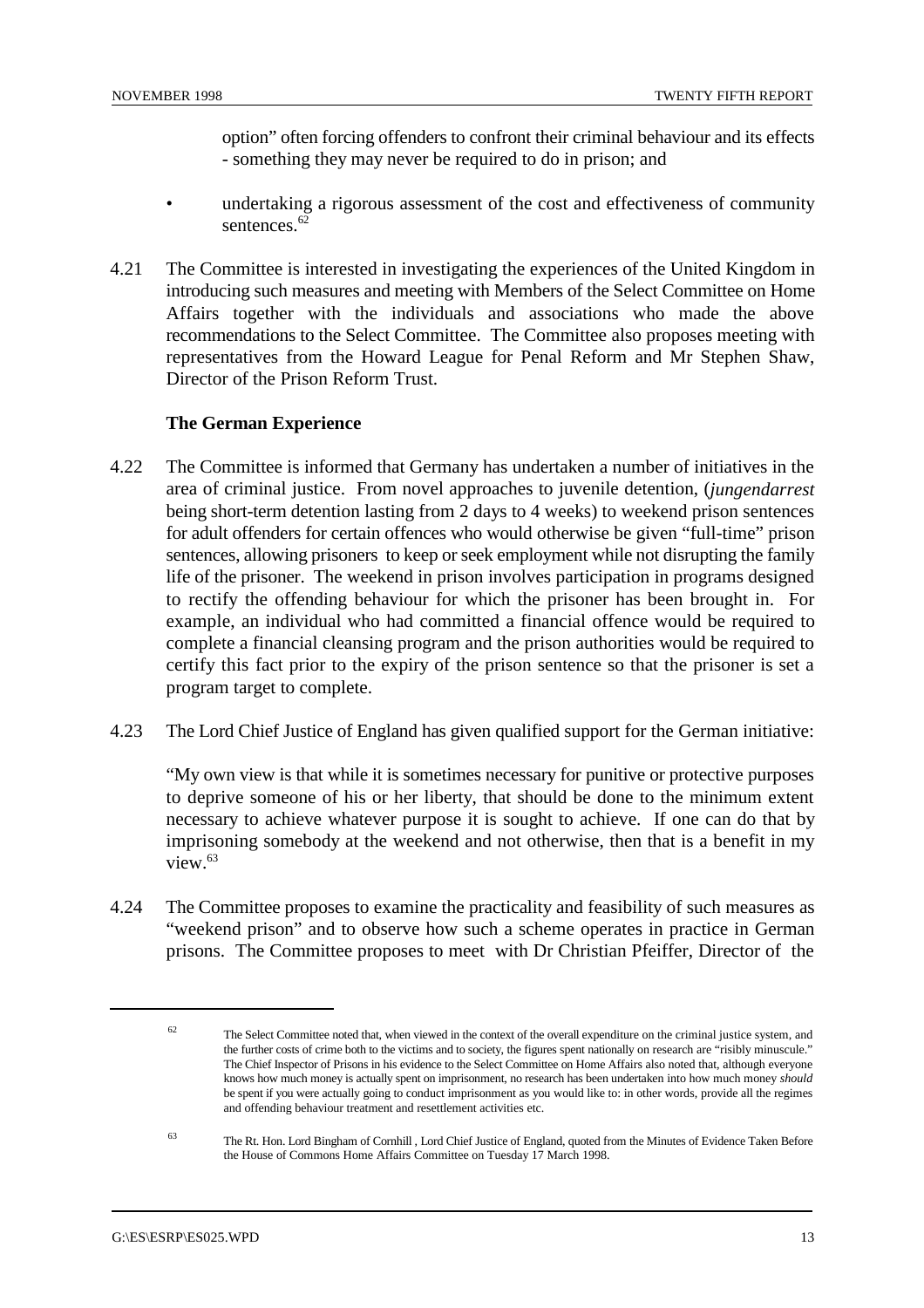Criminological Research Institute of Lower Saxony and visit a number of prisons which operate "weekend prison" programs.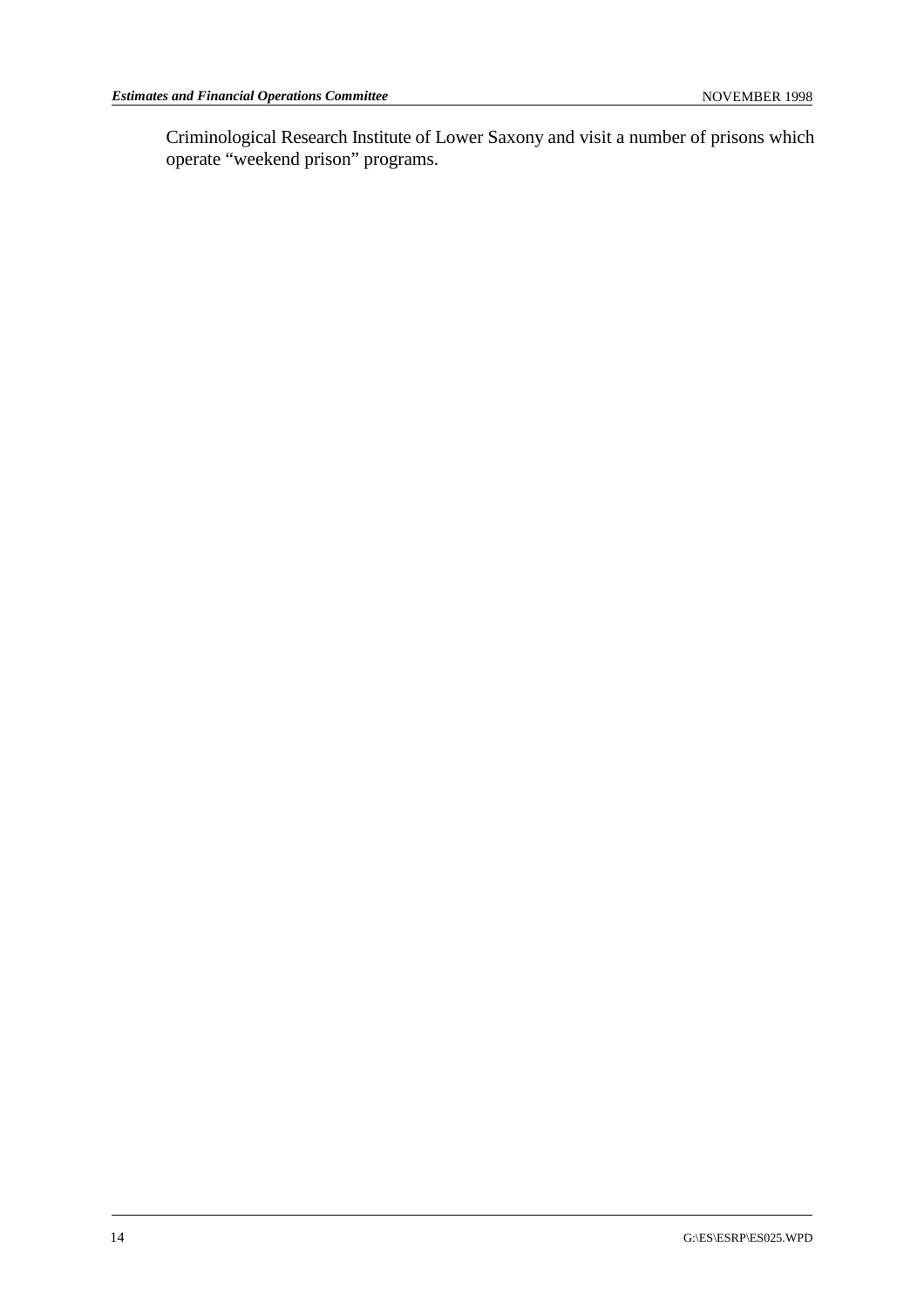#### **THE ROLE OF AN EXTERNAL AUDITOR AND/OR INDEPENDENT INSPECTORATE**

- 4.25 The Committee notes the comments of the Ombudsman that 40 percent of the complaints received by his office about the Offender Management Division are complaints about harassment from prison officers and prison staff and complaints about prisoner rights and privileges. However, the Ombudsman goes on to state that; "there are many prison officers who are ready, willing and able to combine the custodial and welfare roles and for whom prisoner welfare is a vital aspect of the job."<sup>64</sup>
- 4.26 The vast majority of prisoners struggle to cope with the pressures but there are also extreme pressures placed on prison officers and staff because of the conditions under which they work. A system for monitoring and influencing both the treatment and condition of prisoners and staff seems an appropriate method to breaking the cycle of "high handed" administration of discipline and control against prisoners "many [of whom] are genuinely remorseful for their crimes and are fearful of what will happen to them in prison, and what will happen to their families outside."65
- 4.27 In evidence to the Committee, Professor Harding argued that there should be an independent inspectorate role within the Western Australian prison system. According to Professor Harding, the best international model of an independent inspectorate is the Chief Inspector of Prisons in the United Kingdom.<sup>66</sup>
- 4.28 The remit of the Independent Prisons Inspectorate is built around a five yearly program of announced inspections of every prison establishment as well as a program of unannounced and follow-up inspections, in addition to preparing two thematic reviews per year on issues affecting the treatment and conditions of prisoners.<sup>67</sup>
- 4.29 This involves inspections of 139 prisons with a total prisoner population of close to 70,000. The establishment of an Inspectorate of Prisons, independent of the Prison Department, and the publication of its reports, are considered a vital part of the process in the United Kingdom of increasing public understanding of the prison system.
- 4.30 The Statement of Purpose of the Chief Inspector of Prisons is to contribute to the reduction in crime, by inspecting the treatment and conditions of those in Prison Service custody, in a manner that informs Ministers, Parliament and others and influences advances in planning and operational delivery.

The Parliamentary Commissioner for Administrative Investigations stated in his 1998 Annual Report tabled in the <sup>64</sup> Parliament on 19 November 1998.

Quote taken from The Parliamentary Commissioner for Administrative Investigations stated in his 1998 Annual Report <sup>65</sup> tabled in the Parliament on 19 November 1998.

Professor Harding's evidence to the Committee, ll March 1998, p 9. <sup>66</sup>

It carries out its functions under section 5A of the *Prisons Act 1952* as amended by section 57 of the *Criminal Justice Act* <sup>67</sup> *1982*.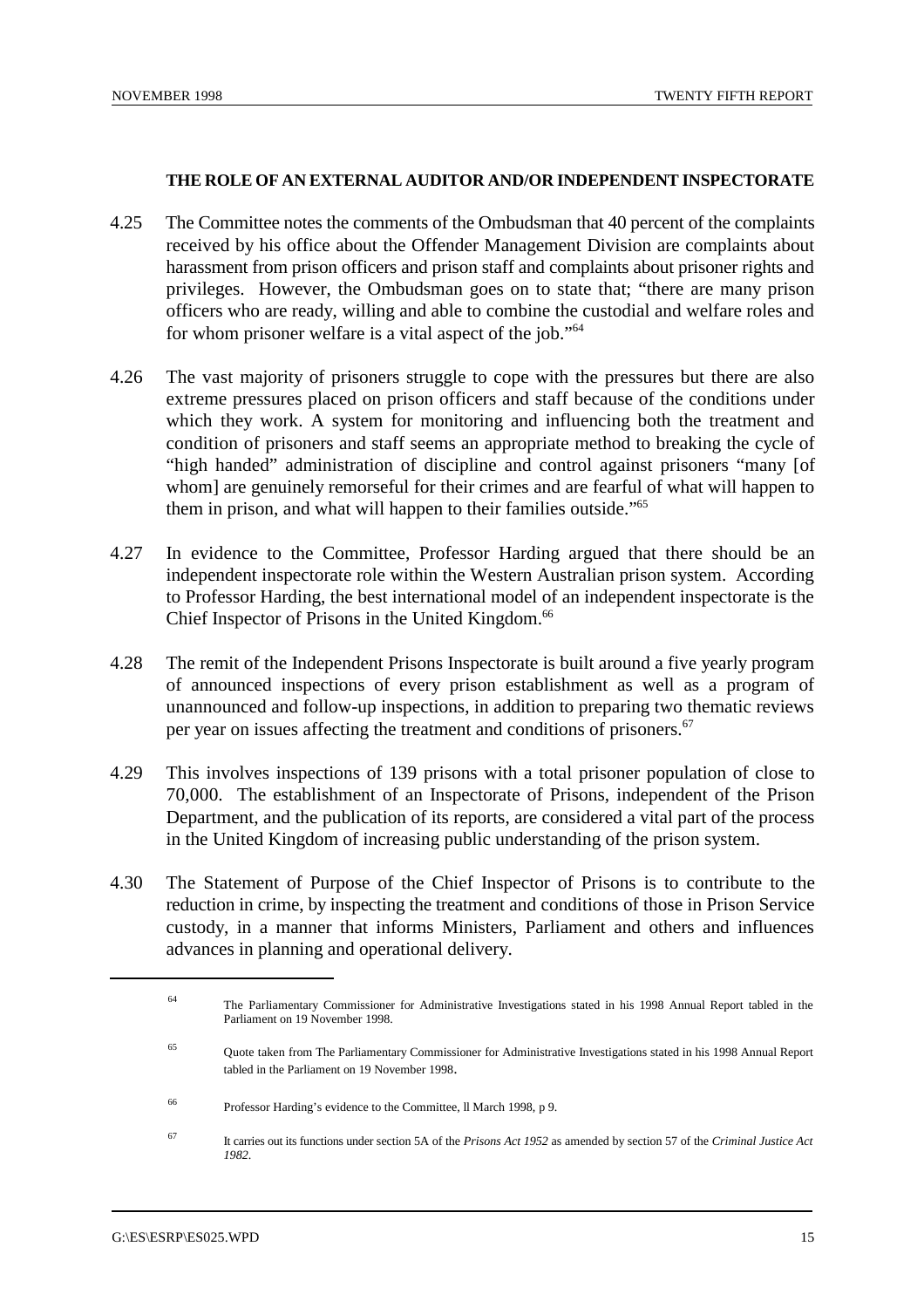- 4.31 "I interpret the role of the Chief Inspector of Prisons as being to monitor, and hopefully influence, treatment and conditions of prisoners. I couple this with monitoring and influencing treatment and conditions of staff, because I do not believe that conditions will be right for prisoners unless conditions are right for staff."<sup>68</sup>
- 4.32 Professor Harding referred to the United Kingdom's Chief Inspector's visit to Holloway Women's Prison in 1997. Following the inspection, the Chief Inspector arranged a press conference at which he directed severe criticism at the prison. About six months later, the Chief Inspector returned and noted that there had been a radical upgrading of the prison. In this regard, Professor Harding said that the role of an independent inspectorate is required to obtain "better value for money, better programs and a more purposeful and focussed prison system, some efforts at proper program delivery, rehabilitation ..." and was "crucial" to the effective running of a prison.<sup>69</sup>
- 4.33 The role of the Chief Inspector involves criticism in some quarters but constructive criticism. One of the benefits of the inspection process is the sharing of good practice between prisons. "It is not as if the Prison Service is not thinking about these things. But good practice is something they are very bad at sharing. The "not invented here" syndrome comes into play. There are some very good examples of prisoner information around, there are very good examples of sentence planning on a computer but only used in one prison, not transported to others. They could help themselves if they shared information much more quickly."<sup>70</sup> This has greatly assisted the work of prison staff who work in conditions that survey after survey reveal to have high levels of stress associated with them.
- 4.34 The Committee agrees with the views of the Chief Inspector that the prisons must not be considered in isolation, but in relation to the remainder of the criminal justice system. This is not just for reasons of cost but of greater efficiency; it simply does not make sense for those who have a part to play in influencing the treatment and conditions of prisoners to keep their part to themselves and not share it with those who are also involved. The Committee considers that the introduction of an independent inspectorate in Western Australia would greatly assist in this process.
- 4.35 The Ombudsman informed the Committee that he has had discussions with Professor Harding concerning the role of an independent inspectorate within the Western Australian prison system. The Ombudsman was unable to comment in any detail but said that he agreed with the general terms of Professor Harding's argument for an independent inspectorate. $71$

Quoted in the sixteenth Annual Report of HM Chief Inspector of Prisons for England and Wales by Sir David Ramsbotham, <sup>68</sup> April 1996 to November 1997, tabled 10 March 1998, p 6.

<sup>&</sup>lt;sup>69</sup> Professor Harding's evidence to the Committee, 11 March 1998, p 9.

<sup>&</sup>lt;sup>70</sup> Sir David Ramsbotham, Chief Inspector of Prisons, quoted from the Minutes of Evidence Taken Before the House of Commons Home Affairs Committee on Tuesday 10 March 1998 .

<sup>&</sup>lt;sup>71</sup> Ombudsman's evidence to the Committee, 1 April 1998, p15.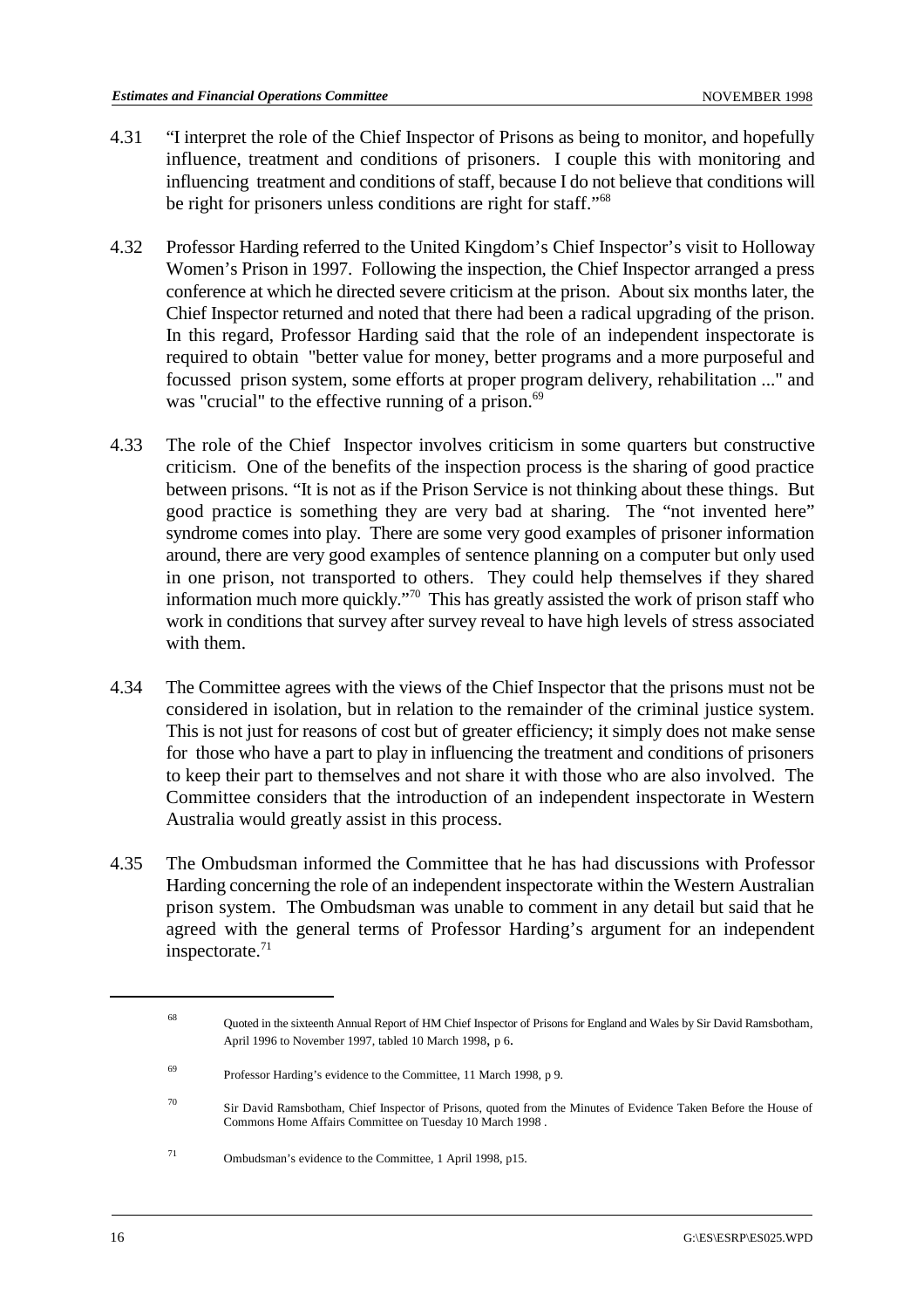4.36 The Committee considers it important to inquire into the issue of the allocation and expenditure of financial resources in relation to the role of the external auditor/independent inspectorate. In this regard, the Committee proposes to meet with the Chief Inspector of Prisons and also discuss this matter when attending a number of prisons within the United Kingdom.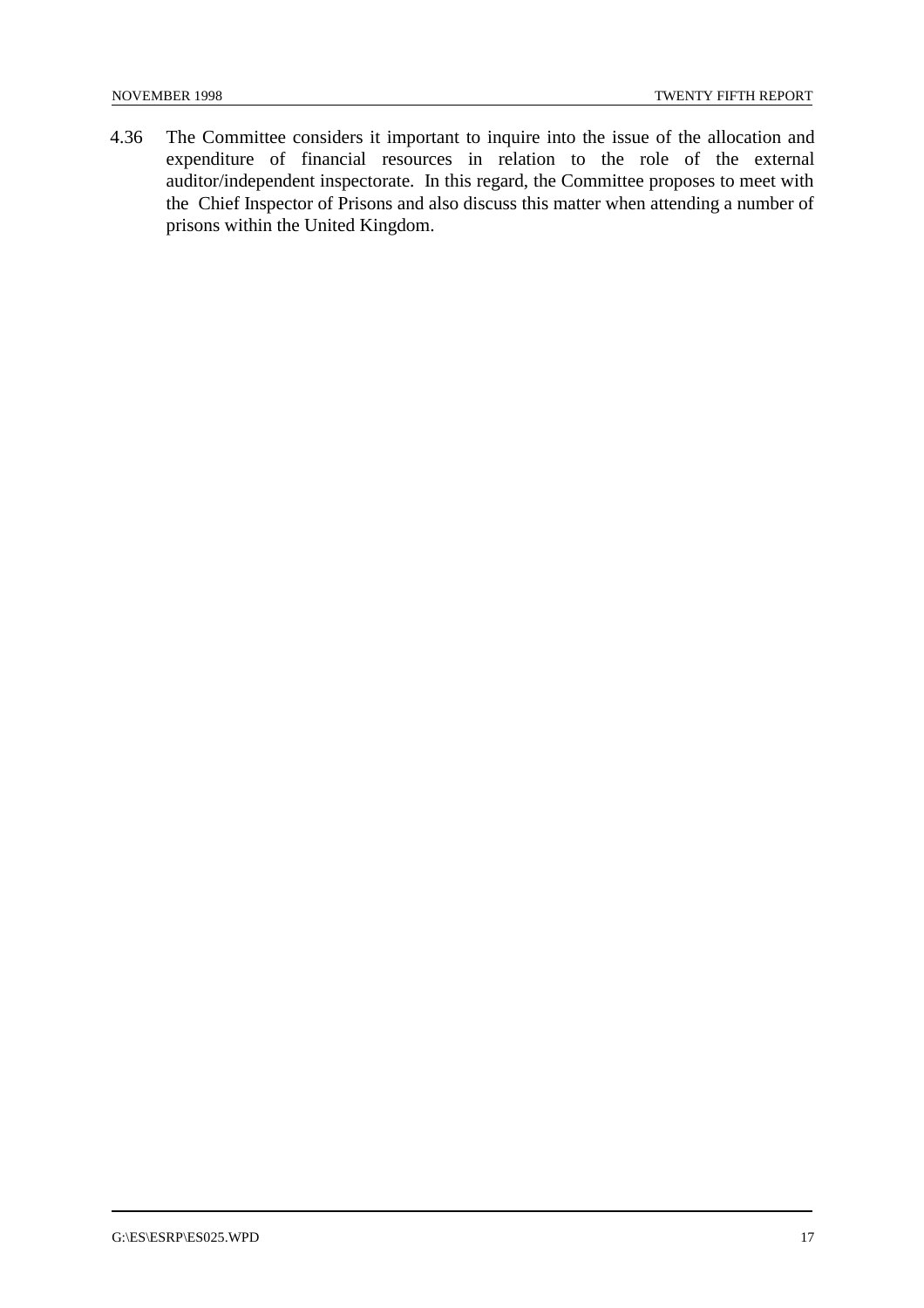#### **STRATEGIES AIMED AT REDUCING THE RECIDIVISM RATES OF PRISONERS**

- 4.37 It is worth repeating what was stated earlier that imprisonment makes expensive demands on the public resources and it is reasonable for the public to satisfy itself about what is being done with this money. In Western Australia, the daily cost of keeping an adult offender in custody is approximately  $$169<sup>72</sup>$ . The daily cost of keeping a juvenile offender in custody is approximately  $$434<sup>73</sup>$  Since 1995, the cost per day for keeping an adult offender in custody has risen by approximately 15 percent each year. It is estimated<sup> $74$ </sup> that this figure will rise to \$174 per day for the 1998-99 year.
- 4.38 The total cost of keeping Western Australia's prison population in custody for the 1997- 98 year was \$143 million and for the 1996-97 year \$131 million.<sup>75</sup> The 1998-99 estimate of expenditure translates into a total annual cost of \$63,510 per prisoner which means that the total cost of keeping Western Australia's prisoners in prison for the 1998-99 year may well be in the order of  $$167$  million<sup>76</sup>.
- 4.39 The 1997/98 cost per day of managing an adult offender through community supervision was  $$10.41$ .<sup>77</sup> The daily cost of keeping an adult offender in custody is  $$169.21^{78}$ , over 16 times the cost of daily community supervision. For a juvenile, the 1997/98 cost per day of managing a juvenile offender is \$29.32.<sup>79</sup> The daily cost of keeping a juvenile

Source: 1997/1998 Ministry of Justice Annual Report tabled in Parliament on 19 November 1998. Extract taken from <sup>75</sup> Summary of Consolidated Fund Appropriations and Revenue Estimates for the year ended 30 June 1998:

| <b>Offender Management</b>     |                    | 1997-98          |                    | 1996-97          |
|--------------------------------|--------------------|------------------|--------------------|------------------|
| Sub-Program Details            | Estimate<br>\$2000 | Actual<br>\$2000 | Estimate<br>\$2000 | Actual<br>\$2000 |
| <b>Adult Offenders Custody</b> | 115,036            | 128,958          | 106,612            | 116,158          |
| Juvenile Offenders Custody     | 16,957             | 14,284           | 16,615             | 15,389           |
| <b>Total Custody Cost</b>      | 131,993            | 143.242          | 123.227            | 131,547          |
| <b>Community Based</b>         |                    |                  |                    |                  |
| <b>Services</b>                | 26,610             | 25,838           | 28,486             | 26,872           |
| Total                          | 158,603            | 169,080          | 151,713            | 158,419          |

- Calculation based on the current Statewide prison population of 2,641as reported in *The West Australian* of Saturday <sup>76</sup> November 21 1998 at p. 6.. If the current prison muster continues for the 1998/1999 year this will represent a 16 percent increase in the total cost of keeping offenders in prison.
- Source: 1997/1998 Ministry of Justice Annual Report tabled in Parliament on 19 November 1998 at p. 62. Cost per day <sup>77</sup> of managing an adult offender through community supervision for 1997/98 full accrual unit cost \$10.41 (1995/96 and 1996/97cost per day \$7.45 and \$7.97 respectively based on cash accounting only).

Source: 1997/1998 Ministry of Justice Annual Report tabled in Parliament on 19 November 1998 at p. 56 <sup>72</sup>

Source: 1997/1998 Ministry of Justice Annual Report tabled in Parliament on 19 November 1998 at p. 60. <sup>73</sup>

<sup>1998-99</sup> Budget Statements Volume 1, p 608 <sup>74</sup>

Source: 1997/1998 Ministry of Justice Annual Report tabled in Parliament on 19 November 1998 at p. 56. <sup>78</sup>

Source: 1997/1998 Ministry of Justice Annual Report tabled in Parliament on 19 November 1998 at p. 64. <sup>79</sup>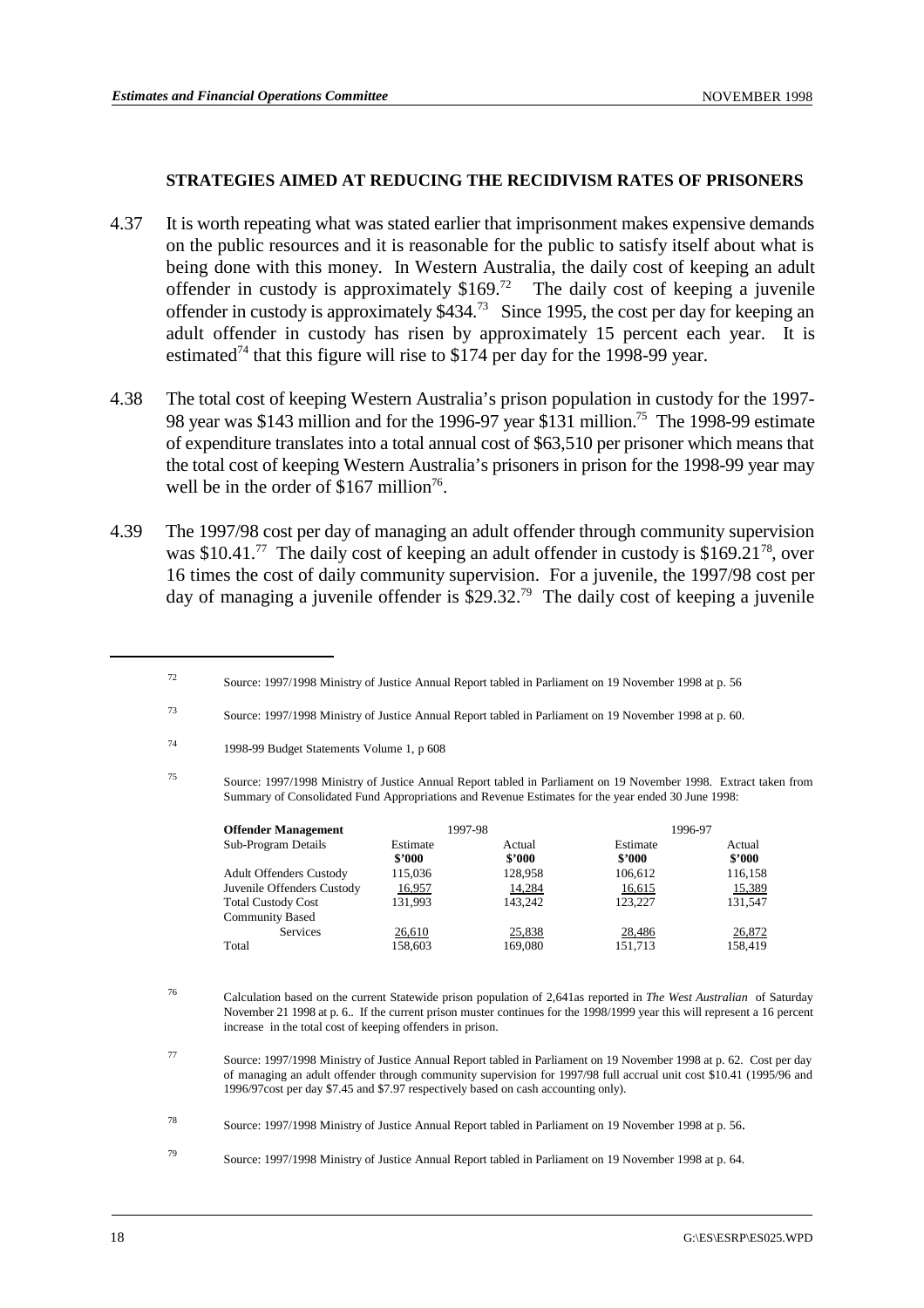offender in detention is  $$433.60\%$ , almost 15 times the amount it costs per day for managing a juvenile offender through community service. The cost differential between imprisonment and community supervision is so great<sup>81</sup>, yet for every \$1 spent on Community Based Services  $$5.50$  is spent on the costs of imprisonment<sup>82</sup>.

- 4.40 The rate of re-offending ( the recidivism rate) in Western Australia in 1997/98 for adults was 31 percent.<sup>83</sup> Alarmingly, the rate of re-offending for juveniles "cannot be measured until all relevant information systems are linked."<sup>84</sup> Under the interim measure, the *rate of return to detention*, the rate of re-offending juveniles for 1997/98 is 46.15 percent.<sup>85</sup> Given the cost of imprisonment and the extremely high recidivism rates, particularly among juveniles, the Committee questions the effectiveness of existing offender behaviour and educational programs currently in place.
- 4.41 Prisons work to the extent that the community is protected by the holding in secure and humane confinement persons who have been given into custody by the courts. But, with the exception of a tiny handful<sup>86</sup>, all will be released and the question that has to be answered is "In what frame of mind are they going to be when they are released?" If nothing is done to tackle their offending behaviour, and they come out embittered as a result of the treatment they have received, then it is more than likely that they will resume their lives of crime.

- Source: 1997/1998 Ministry of Justice Annual Report tabled in Parliament on 19 November 1998. Extract taken from <sup>82</sup> Summary of Consolidated Fund Appropriations and Revenue Estimates for the year ended 30 June 1998. Total actual cost of Adult and Juvenile Offenders Custody for 1997-98 is \$143,242,000. Total actual cost of providing Community Based Services is \$25,838,000.
- Source: 1997/1998 Ministry of Justice Annual Report tabled in Parliament on 19 November 1998 at p. 53. The 1997/98 <sup>83</sup> rate of re-offending for adults is 31 percent (30 percent for each of 1995/96 and 1996/97). For adult offenders, "*reoffending*", "*repeat offender*", or "*recidivism"* is defined as a return to the offender management system by distinct adult offenders within two years following release from custody or termination of their order. A "distinct" offender is interpreted to mean that an offender is counted only once even if the offender re-enters the system several times over the two year period. This is said to be "consistent with national standards" but may lead to an understating of the true rate of recidivism.
- Source: 1997/1998 Ministry of Justice Annual Report tabled in Parliament on 19 November 1998 at p. 57: <sup>84</sup>

"The rate of re-offending for juveniles can not be measured until all relevant information systems are linked. Instead, an interim measure has been developed. This is the *rate of return to detention* which is defined as the percentage of distinct juvenile offenders returning to detention, between exit two years ago and the end of the current financial year, following release from custody two years ago."

- Source: 1997/1998 Ministry of Justice Annual Report tabled in Parliament on 19 November 1998 at p. 57. Rate of re- <sup>85</sup> offending: juveniles 1997/98 46.15 percent (1996/97 49.15 percent).
- <sup>86</sup> Answer provided by the Attorney-General to the Hon Mark Nevill MLC re Legislative Council Parliamentary Question on Notice Number 1472 notice of which was given on 31 March 1998.

**Question**: "How many maximum security prisoners in Western Australia would probably never be released into the community?"

**Answer:**: "It is not possible to determine which prisoners would probably never be released back into the community. Each case is assessed on its merits by the Parole Board."

Source: 1997/1998 Ministry of Justice Annual Report tabled in Parliament on 19 November 1998 at p. 60. <sup>80</sup>

<sup>&</sup>lt;sup>81</sup> The daily cost of keeping an adult offender in custody is \$169.21 over 16 times the cost of daily community supervision. For a juvenile, the 1997/98 cost per day of managing a juvenile offender is \$433.60 almost 15 times the amount it costs per day for managing a juvenile offender through community service.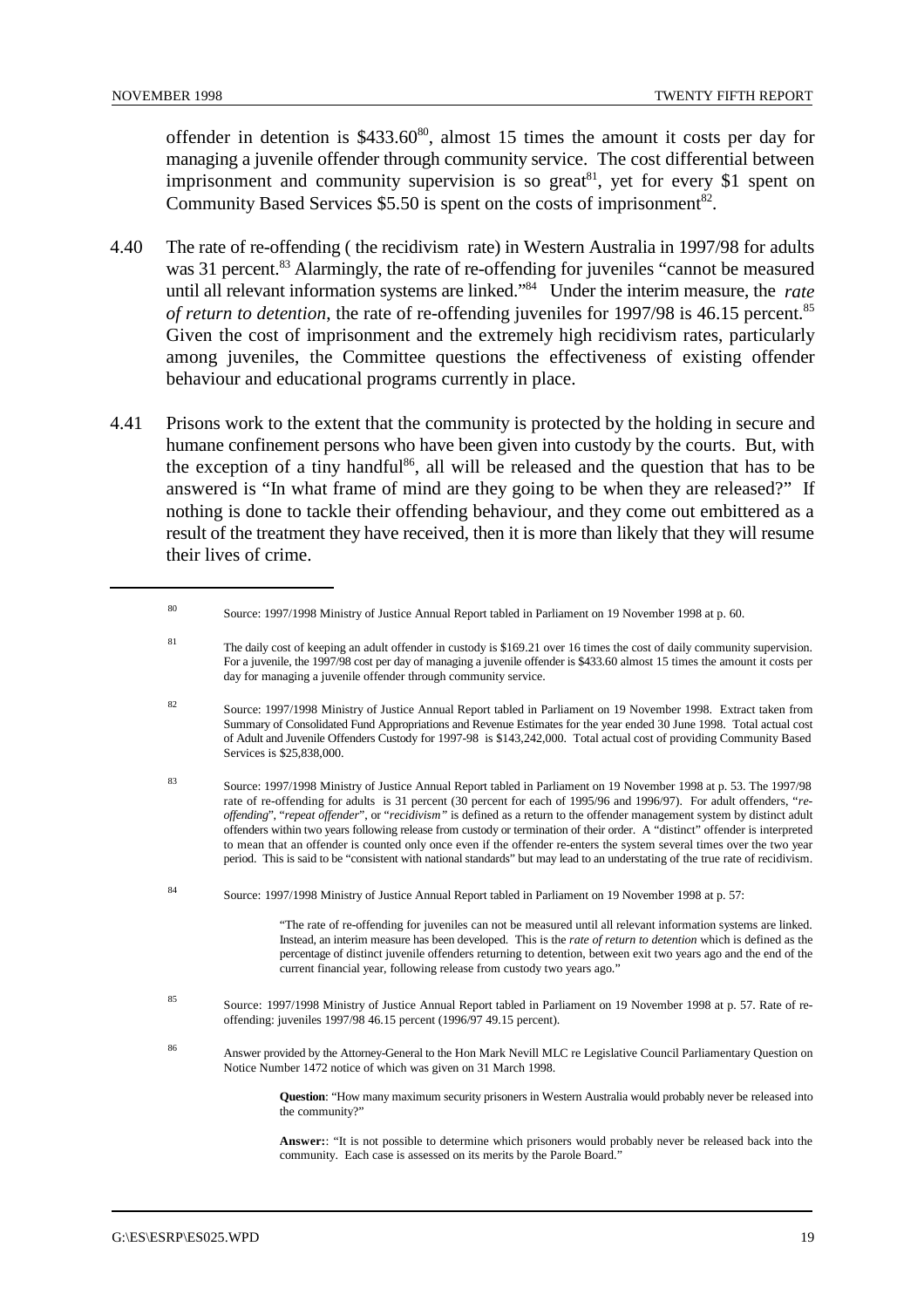- 4.42 In return for the money made available, the public has a right to expect that prisons will be made to work as well as possible, both in preventing those confined from escaping, and in making the best use of the time available to reduce the risk of re-offending by encouraging prisoners to take full advantage of the opportunities offered during their confinement. Recidivism - or re-offending - statistics show that recidivism is only reduced when some form of offending behaviour treatment, education or preparation for release, is included in the program.
- 4.43 The Committee has concerns over the recidivism rates of prisoners within the Western Australian prison system.<sup>87</sup> The actual recidivism rate in Western Australia for 1997-98 exceeded the budget estimate<sup>88</sup>. The target rate for 1998-99 is 29.8 percent.<sup>89</sup> Factors linked to the high level of recidivism are cited to be:
	- the lack of suitably targeted education and training facilities available in prisons;
	- the dislocation of prisoners' links with their families; and
	- the lack of preparedness for prisoners in adjusting to life "on the outside".
- 4.44 A combination of the above factors translate into difficulties many offenders face to reintegrate into the community after release. This often manifests itself in difficulties in finding employment once released or in holding down a job . As a consequence of this, there is a pattern of many offenders once again resorting to crime. In Western Australian prisons, approximately 10 percent of all male prisoners and 7 percent of all female prisoners are classified as mentally ill<sup>90</sup>. 75 percent of all prisoners have only completed primary school education<sup>91</sup>. The Committee understands that no records are kept of literacy or numerical skills of prisoners<sup>92</sup> nor of their employment status at the time of their arrest<sup>93</sup>. The Committee is unaware of any surveys which compare the level of

- <sup>92</sup> Answers provided by the Attorney-General to the Hon Mark Nevill MLC re Legislative Council Parliamentary Questions on Notice Numbered 1441 and 1442 notice of which for both questions was given on 31 March 1998.
- Answers provided by the Attorney-General to the Hon Mark Nevill MLC re Legislative Council Parliamentary Questions <sup>93</sup> on Notice Numbered 1443 and 1444 notice of which for both questions was given on 31 March 1998.

<sup>&</sup>lt;sup>87</sup> In evidence to the Committee, Professor Harding commented that the recidivism rates for inmates in the Western Australia prison system was *very high*, 11 March 1998, page 5.

<sup>&</sup>lt;sup>88</sup> The 1997/98 budget estimate rate of recidivism per 1998-99 Budget Statements Volume 1, p 607 was 30.3 percent. The actual 1997/1998 rate of re-offending for adults was 31 percent and 46.15 percent for juveniles. Ministry of Justice Annual Report tabled in Parliament on 19 November 1998 at p. 53.

<sup>&</sup>lt;sup>89</sup> 1998-99 Budget Statements Volume 1, p 607.

<sup>&</sup>lt;sup>90</sup> Answer provided by the Attorney-General to the Hon Mark Nevill MLC re Legislative Council Parliamentary Question on Notice Number 1446 notice of which was given on 31 March 1998.

Answers provided by the Attorney-General to the Hon Mark Nevill MLC re Legislative Council Parliamentary Questions <sup>91</sup> on Notice Numbered 1441 and 1442 notice of which for both questions was given on 31 March 1998. As at 28 February 1998 1,687 prisoners comprising 1,593 male prisoners and 94 female prisoners, had only completed a primary school education. Based on the daily average prison muster for the year of 2,255 this equates to approximately 75% of all prisoners.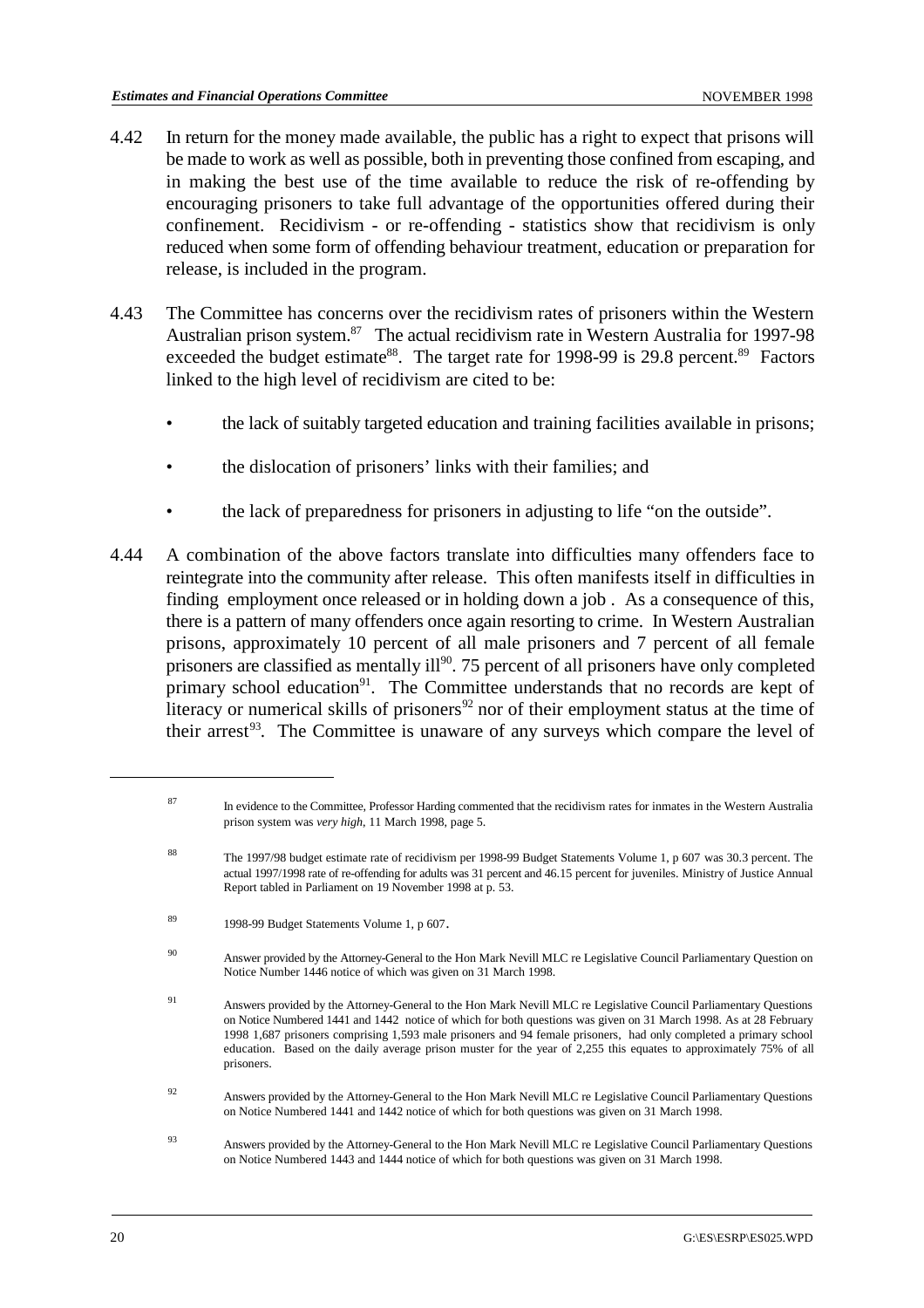unemployment amongst ex-offenders compared to the levels of unemployment in the population at large but anecdotal evidence suggests the rate of unemployment among exoffenders is much higher.

- 4.45 The Committee believes that further research is required to develop prison vocational training and work experience programs to assist alleviate the above three factors with the aim of reducing recidivism rates. The Committee is heartened by the announcement<sup>94</sup> that during1998/99 the Offender Management Division is developing for Government, policy options that provide the courts with an alternative to detention/imprisonment providing "offenders with an opportunity to learn new work and life skills in the pastoral industries."<sup>95</sup> The Committee queries the confinement of opportunities for learning work and life skills to pastoral skills alone, but supports the general thrust of the initiative particularly at a time when legislation is currently before the Parliament removing from the courts certain alternatives to detention and imprisonment.<sup>96</sup>
- 4.46 The Committee is seeking to examine alternatives to imprisonment, particularly for juvenile offenders because of the corrupting influence prison can have on them and the difficulties faced, particularly by juveniles, in acquiring the necessary skills to have something meaningful for them to do once outside prison. The Committee considers that its research and report when tabled in the Parliament on vocational, training and work experience programs will inform the debate as to alternative policy options to be canvassed and provide a practical measure as to the strengths and weaknesses of similar programs implemented in other jurisdictions.

# **United States Experience**

4.47 Each year United States prisons release more than  $400,000^{97}$  criminal offenders back into the community. Statistics in America show that within 3 years of release, 40 percent will be returned to prison.<sup>98</sup> Lack of adequate job training and work opportunities is considered a critical factor for such high recidivism rates. Without training and skills when leaving prison, offenders have a difficult time securing legitimate employment and resort to crime.

Ministry of Justice 1997/98 Annual Report tabled in the Parliament on 19 November 1998. <sup>94</sup>

Ministry of Justice 1997/98 Annual Report tabled in the Parliament on 19 November 1998.

The *Sentence Administration Bill* and *Sentencing Legislation Amendment and Repeal Bill* propose the abolition of work <sup>96</sup> release and home detention, a lengthening of the sentences served where offenders are eligible for parole and a tightening of the eligibility criteria (leading to the ability to sentence more offenders who are ineligible for parole) and the introduction of offences punishable by imprisonment for failure to satisfy a compensation order even where the defendant has no means to pay.

As at July 1997 more than 1.7 million U.S. residents were either in gaol or prison. Relative to the number of U.S. residents, <sup>97</sup> the rate of incarceration in prisons at 31 December 1997 was 445 prisoners per 100,000 residents. On 31 December 1997, 1 in every 117 men and 1 in every 1,852 women were sentenced prisoners under the jurisdiction of State or Federal correctional authorities. Bureau of Justice Statistics Bulletin, *Prisoners in 1997*, August 1998, Darrell K Gilliard and Allen J Beck, U.S. Department of Justice

Bureau of Justice Statistics, *Correctional Populations in the United States, 1992*, Washington D.C.: U.S. Department of <sup>98</sup> Justice Statistics, 1995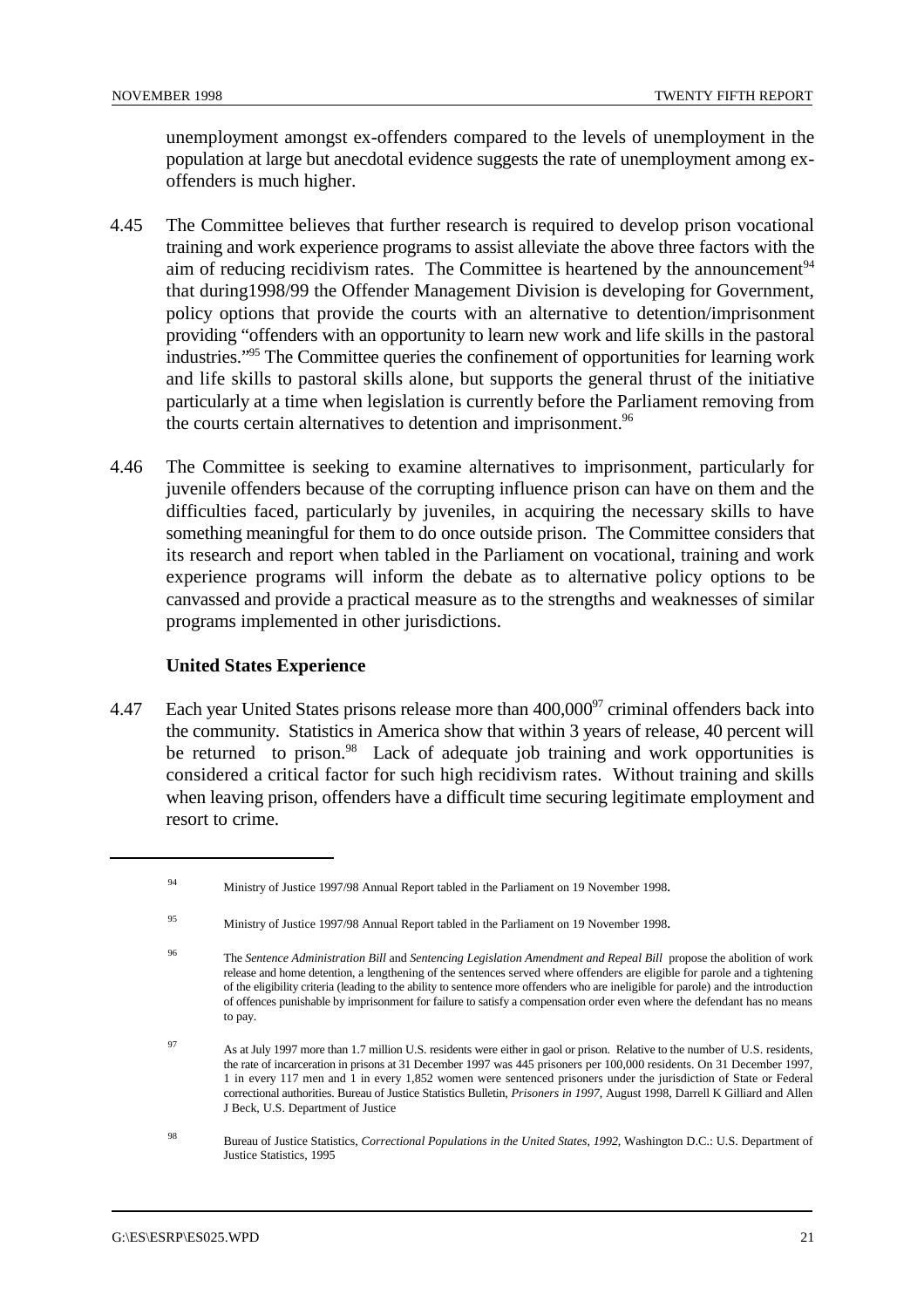- 4.48 A study has been conducted by the United States Federal Bureau of Prisons, Office of Research and Evaluation, designed to evaluate the impact of prison work experience and vocational training on an offender's behaviour following his or her release to the community. The evaluation commenced in 1983 and data was collected until October 1987 on over 7,000 offenders. The researchers reported preliminary findings in 1991, when all offenders in the study had been released to the community for at least one year. In 1995, the researchers again reviewed the study which covered ten years for many of the offenders.
- 4.49 The results of the study showed that the impact of in-prison employment in an industrial work setting and vocational or apprenticeship training can have both short and long term effects reducing the likelihood of recidivism especially for male prisoners.
- 4.50 The Committee proposes to meet with the Project Directors, Mr William Saylor and Mr Gerald Gaes who are based with the Federal Bureau of Prisons, Office of Research and Evaluation, Washington D.C.
- 4.51 A characteristic of juveniles in prison in the United States is their poor experience with primary and secondary education leading to low levels of literacy, with many deemed functionally illiterate. The Office of Juvenile Justice and Delinquency Prevention in Washington D.C. has developed programs designed to improve literacy levels of juveniles held in detention, noting the link between reading failure and delinquency.
- 4.52 The Committee proposes to meet with Professor Porpotage, the Assistant Director of the Training and Technical Assistance Division of the Office of Juvenile Justice and Delinquency Prevention in Washington D.C.

# **United Kingdom Experience**

4.53 The Chief Inspector of Prisons in the United Kingdom, Sir David Ramsbotham has stated:

"Because a job is quoted by so many prisoners as being one of the key factors likely to prevent them from re-offending, work experience and job training really do matter in a prison programme. ... Society will be the loser if prisoners are not taught the importance of work, not least to give them some skills with which to earn their own living, even if the opportunities of doing so are limited because of their imprisonment."99

4.54 The figures quoted in the United Kingdom for the educational deprivation experienced by prisoners, particularly by juvenile prisoners, is alarming. It is estimated that 60 percent of all those in prison are below basic standards of literacy and 70 percent below basic standards of numeracy. The Prison Service has embarked on a program for the provision of educational resources to tackle this problem through the introduction of a core curriculum providing training in basic living skills - including social as well as basic learning skills.

P<sub>99</sub> Reported in the sixteenth Annual Report of HM Chief Inspector of Prisons for England and Wales, April 1996 to November 1997, tabled 10 March 1998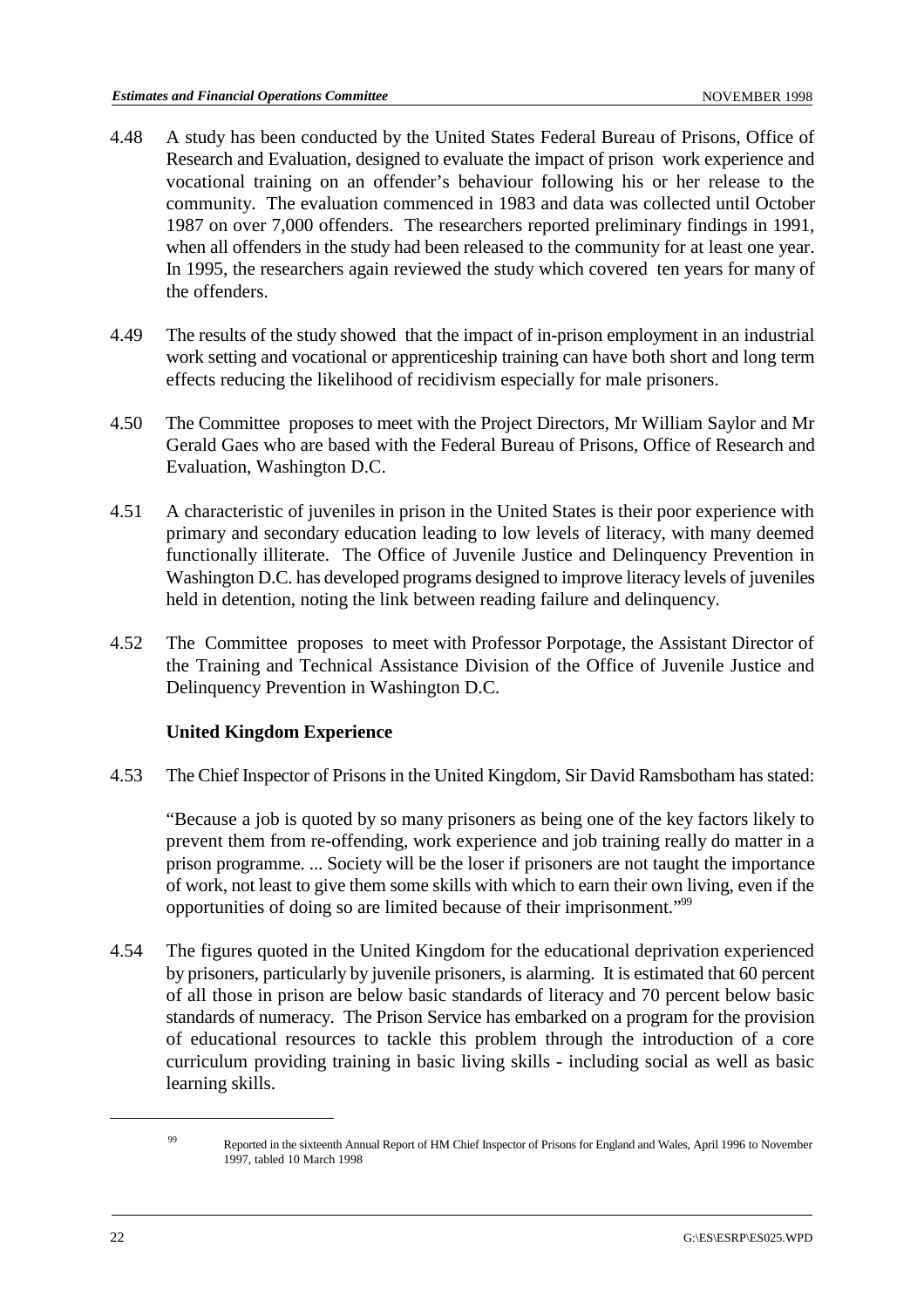4.55 The Committee proposes to meet with the Chief Inspector of Prisons, Sir David Ramsbothan and his deputy, Mr Collin Allen to discuss the programs which have been put in place in the United Kingdom to overcome the existing limitations.

# **The German Experience**

- 4.56 Research in Germany, where the unemployment rate is extremely high, indicates that juvenile offenders sent to prison had higher rates of recidivism than those given alternative sanctions. Removing juveniles from society - even when incarceration included an element of job training - appeared to negatively affect their ability to find employment when released. Rates of recidivism for juvenile offenders is estimated at between 70 percent and 80 percent. Approximately 40 percent of juveniles were unemployed at the time they committed the offence which led to incarceration, within 3 months of release, offenders' unemployment rate was 60 percent. In spite of intensive job training, prisons were seen as damaging post release opportunities for employment.
- 4.57 Dr Christian Pfeiffer is Director of the Kriminologisches Forschungsinstitut Niedersachsen, the Criminological Research Institute of Lower Saxony and is the President of Germany's Juvenile Court Judges organisation. Dr Pfeiffer is spearheading a number of initiatives designed to lower the rates of recidivism and the Committee proposes to meet with him.
- 4.58 The Committee also proposes to address the issue of projects aimed at reducing recidivism rates when attending prisons in the Netherlands as well as Germany, the United Kingdom, and the United States of America.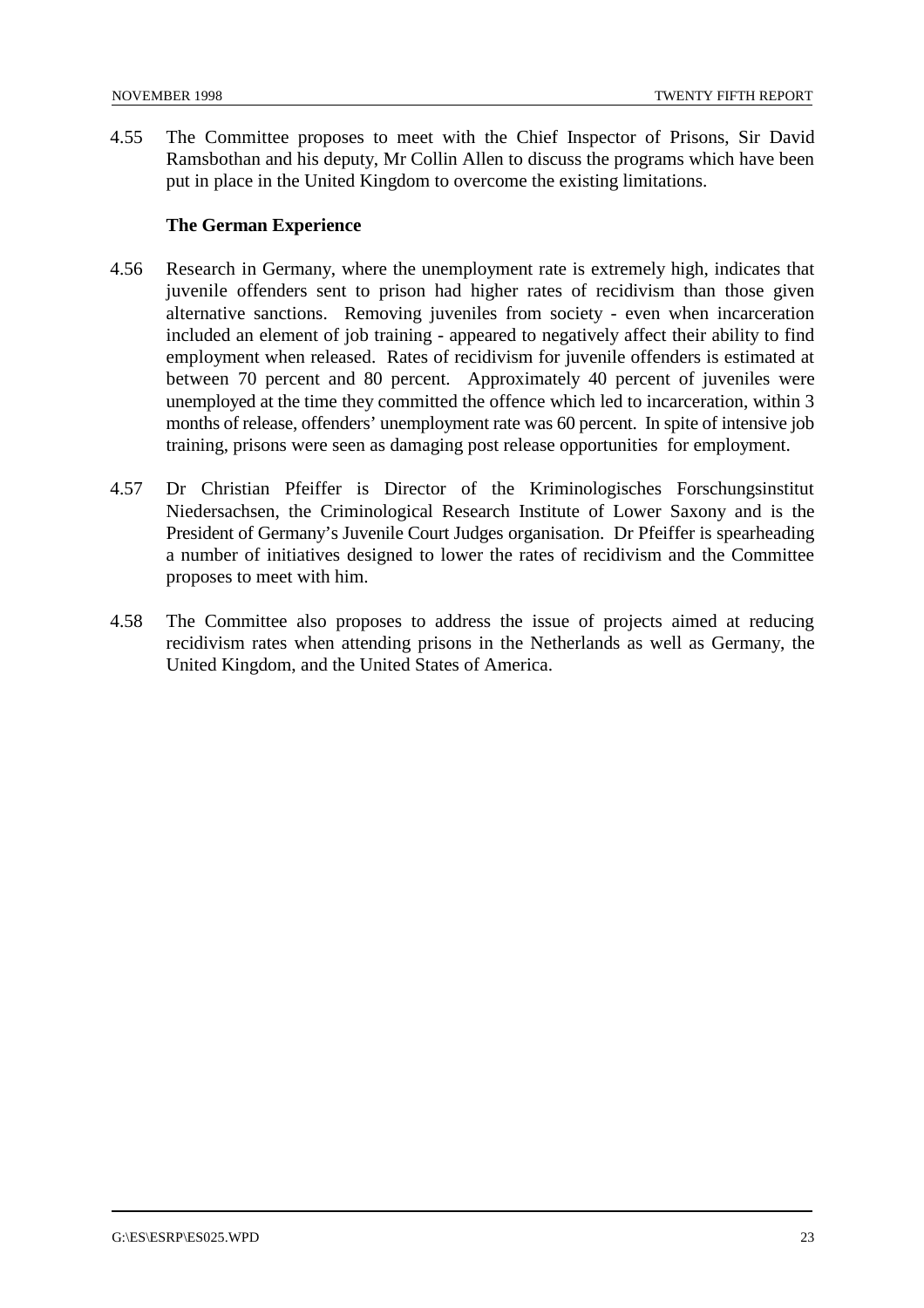#### **STRATEGIES TO DEAL WITH DRUG DEPENDENT PRISONERS**

- 4.59 During the course of the inquiry, the Committee has obtained information addressing the problems associated with drug dependent prisoners. On the information provided, the Committee is concerned about the availability of drugs within prisons and the rehabilitation programs to deal with drug dependent prisoners.
- 4.60 In Western Australia 13.5 percent of all female offenders and 12 percent of all male offenders are in prison for drug related offences<sup>100</sup>. Nearly 25 percent of all prisoners in Western Australia are undertaking court order drug and alcohol programs.<sup>101</sup> This raises concerns over the spread of other communicable diseases where needle exchange programs or effective drug rehabilitation programs are not in place. Recent reports<sup>102</sup> indicate that prisons act as incubators for certain viruses. A New South Wales Parliamentary Report into the rate of Hepatitis C infection found that more than half of the State's prisoners carried the virus. The most recent figures for Western Australia from 1996 indicate that at least 20 percent of prisoners are infected with the Hepatitis C virus. The actual rate now may be much higher.
- 4.61 The Committee notes  $103$  that the Ministry of Justice has presented to State Cabinet a drug strategy plan, focussing on drug surveillance and detection, medical and non-medical treatment as well as punishment issues, which, if approved, is anticipated to be implemented over the next three years. The Committee considers that it is important to examine the effectiveness of the treatment of drug dependent prisoners in other jurisdictions to learn from practical experience which programs have yielded the best outcomes. This research will inform the debate in this State as to the most appropriate drug strategies to implement.

Answers provided by the Attorney General to Hon Mark Nevill re Legislative Council Questions on Notice Questions 1454, <sup>100</sup> 1455 with Notice Given 31 March 1998

Answer provided by the Attorney General to Hon Mark Nevill re Legislative Council Questions on Notice Question 1457 <sup>101</sup> with Notice Given 31 March 1998. As at 28 February 1998 553 prisoners, comprising 426 male prisoners and 127 female prisoners, were on court order drug and alcohol treatment programs. With a daily average prison muster of 2,255 throughout 1997/98 this approximates 25 percent.

<sup>&</sup>lt;sup>102</sup> "Jail Study Fuels Hepatitis Fear", *The West Australian*, Saturday, November 14, 1998.

<sup>&</sup>lt;sup>103</sup> Ministry of Justice 1997/98 Annual Report tabled in Parliament on 19 November 1998.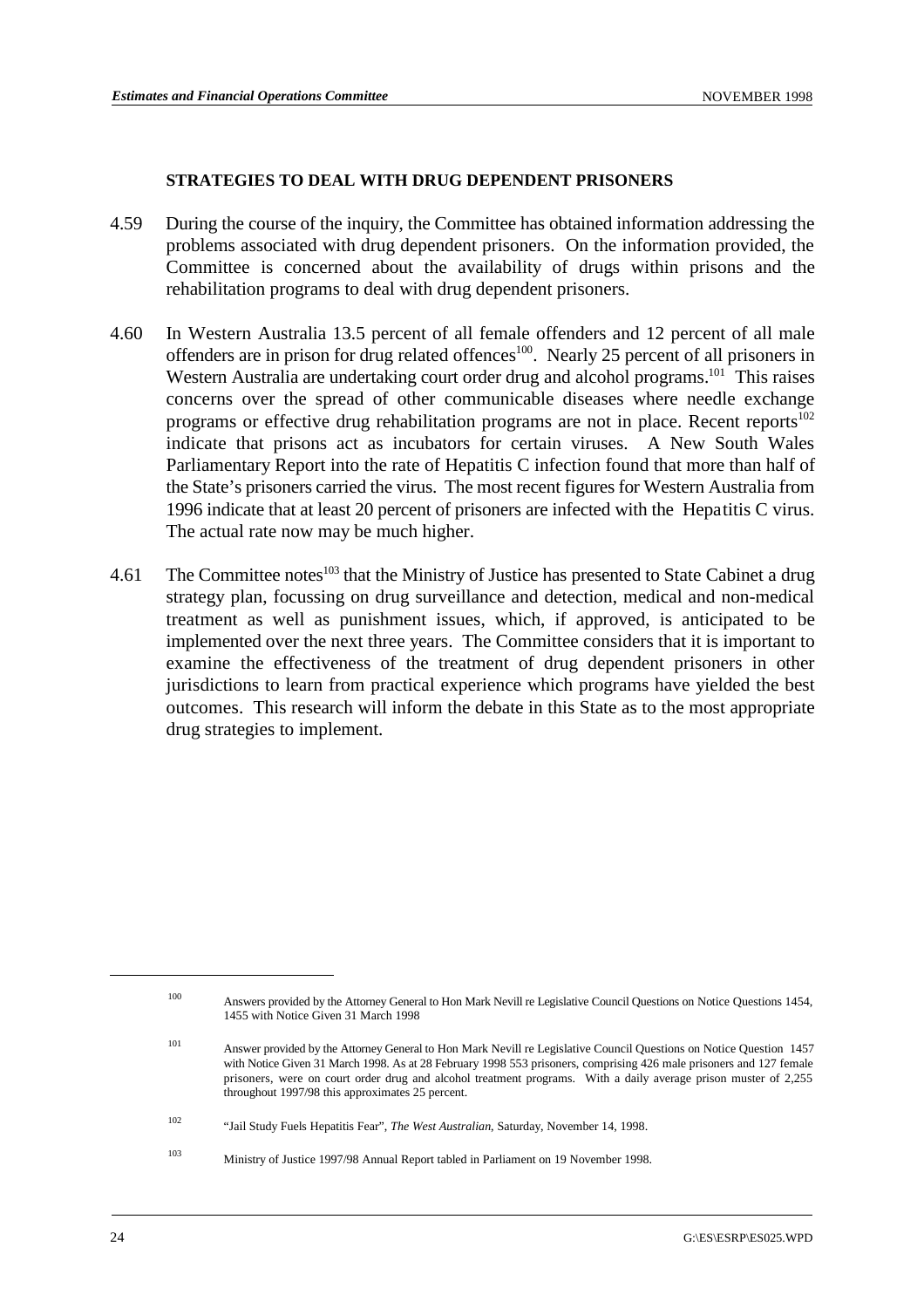#### **United States Experience**

- 4.62 Recent studies have been conducted in the United States of America by the Federal Bureau of Prisons<sup> $104$ </sup> and others<sup> $105$ </sup> concerning drug treatment programs for inmates who receive a *"substance abuse diagnosis".* The goal of the programs is to identify, confront, and alter the attitudes, values and thinking patterns that led to criminal behaviour and drug or alcohol abuse.
- 4.63 An evaluation of the study revealed that cost-effective drug testing and drug treatment programs consistently reduce recidivism rates for offenders. The study involved 1,866 inmates at more than 30 institutions. The study found that those who entered, received and completed residential drug abuse treatment were 73 percent less likely to be rearrested than inmates who did not receive such treatment.
- 4.64 The 73 percent reduction in arrest rates, coupled with a 44 percent reduction in drug use for treated subjects, strongly suggests that the Bureau of Prisons' residential drug abuse treatment programs are making a significant difference in the lives of inmates following their release from custody and return to the community.
- 4.65 In the light of the above, the Committee proposes to meet with the Drug Studies Project Director, Ms Bernadette Pelissier, Ph.D, who is based with the Federal Bureau of Prisons, Office of Research and Evaluation, Washington D.C.

# **United Kingdom Experience**

- 4.66 In the United Kingdom it is estimated that approximately 25 percent<sup>106</sup> of all reported crime is drug-related. The United Kingdom has developed "Drug User Offending Programmes" to assist prisoners focus on changing their existing beliefs and attitudes, increase their awareness of the negative impact of continued drug use and assisting in developing links with community based drug support agencies to increase the likelihood of a break from drug dependency when a prisoner is released from prison.
- 4.67 The Prisons System in the United Kingdom is currently evaluating alternative strategies to dealing with drugs in prisons. There is recognition in the United Kingdom that tackling drugs in prison is not just a health issue but involves co-ordinating strategies at various stages of the criminal justice system. At a number of prisons in the United Kingdom

Lipton, D. S., G.P. Falkan, and H.K. Wexler, "Correctional Drug Abuse Treatment in the United States: An Overview," <sup>104</sup> in Leukefled and f. Tims eds., *Drug Abuse Treatment in Prisons and Jails*, National Institute on Drug Abuse, Research Monograph Series, No. 118, Washington, DC: US Government Printing Office, 1998, pp 8-31.

Peters, R., "Drug Treatment in Jails and Detention Settings." In J. Inciardi ed., *Drug Treatment in Criminal Justice*, <sup>105</sup> Newbury Park, CA: Sage Publications, 1993, pp.44-80.

<sup>&</sup>lt;sup>106</sup> Sir David Ramsbotham stated in his 1996 Annual Report of the Inspector of Prisons, "If the public believed much of what was alleged by the media, they could be forgiven for thinking that prisons, alone, were responsible for the amount of substance abuse in this country. All prisoners come from a society in which drugs are abundant, but, sadly, the drug culture that has been allowed to grow up in prisons drags too many, including some who have previously avoided the habit, into its clutches. There has been a recognition that a prison sentence presents society with an opportunity for tackling this problem with all sentenced prisoners, that must be seized."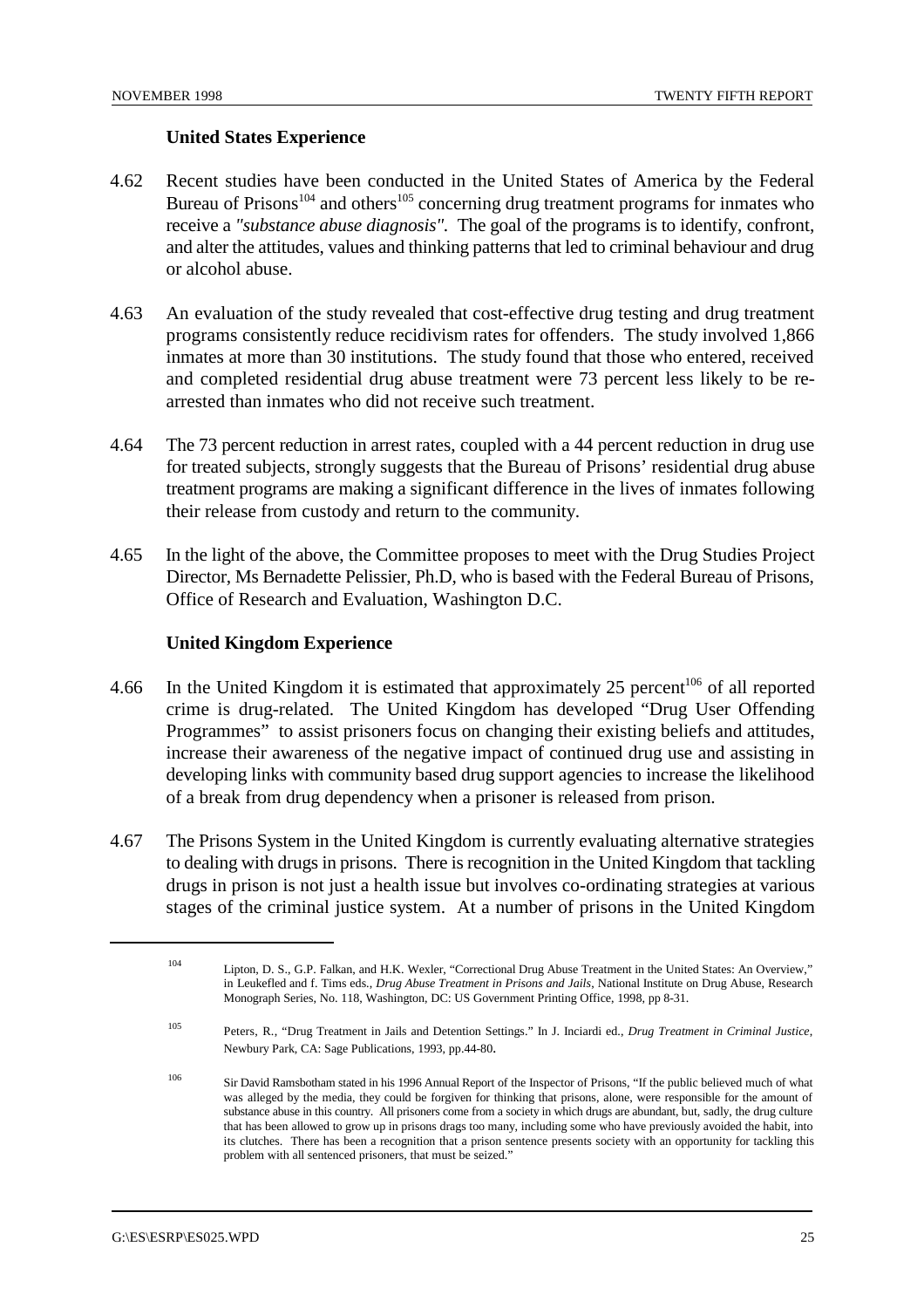resources are allocated for both the treatment of drug abusers and the introduction of voluntary testing wings on which those who wish to remain, or go, drug free can live.

- 4.68 In 1995 the Prison Services set up eight pilot projects at prisons as a trial to evaluate the effectiveness of mandatory drug testing in prisons. The stated benefits of the mandatory drug testing program was to assist in the following areas:
	- "• Drug testing will increase significantly the detection of those misusing drugs and will send a clear message to all prisoners that if they misuse drugs they will have a greater risk of being caught and punished.
	- The tests will also help to identify those inmates who may need assistance to combat their drug problems and treatment will be offered to those who want it.
	- The increased possibility of detection will help prisoners to resist the peer pressure often placed on them to become involved in drug taking.
	- The random testing programme will, for the first time, provide more accurate and objective information on the scale and patterns of drug misuse allowing prisons to manage and target more effectively their resources for tackling drug problems.
	- The proportion of prisoners testing positive for different drug types on the random testing programme will be used as one performance indicator of drug misuse."107
- 4.69 The mandatory drug testing program has been rapidly expanded so that currently approximately 10 percent of the prison population (6,000 per month) is tested. The effectiveness of a mandatory drug testing program is seen as resting on three elements:  $108$ 
	- There must be proper testing, based on a combination of random selection and good intelligence.109
	- There must be drug free wings in which to accommodate those who declare themselves neither to be using nor intending to use drugs, with obvious advantages and privileges as well as obligations such as regular testing.

- Persistent offenders may be required to be tested at a much greater frequency.
- Prisoners about to go out of the prison on temporary release or those being considered for reclassification to open prison status may be liable to drug testing as a pre-condition. Some testing of prisoners may also be carried out on reception to prison.

Extract from HM Prison Service, *Mandatory Drug Testing Policy*. <sup>107</sup>

Factors identified in HM Prison Service, *Mandatory Drug Testing Policy* and reiterated by the United Kingdom Chief <sup>108</sup> Inspector of Prisons in his April 1995 to March 1996 Annual Report.

Under HM Prison Service, *Mandatory Drug Testing Policy* the selection of prisoners for testing is as follows: <sup>109</sup>

<sup>•</sup> All prisoners will be required to participate in a random testing programme, prisoners will be chosen by computer on a totally random basis.

<sup>•</sup> Prison officers will have the power to require prisoners to be tested if they have reasonable suspicion of drug misuse by the prisoner.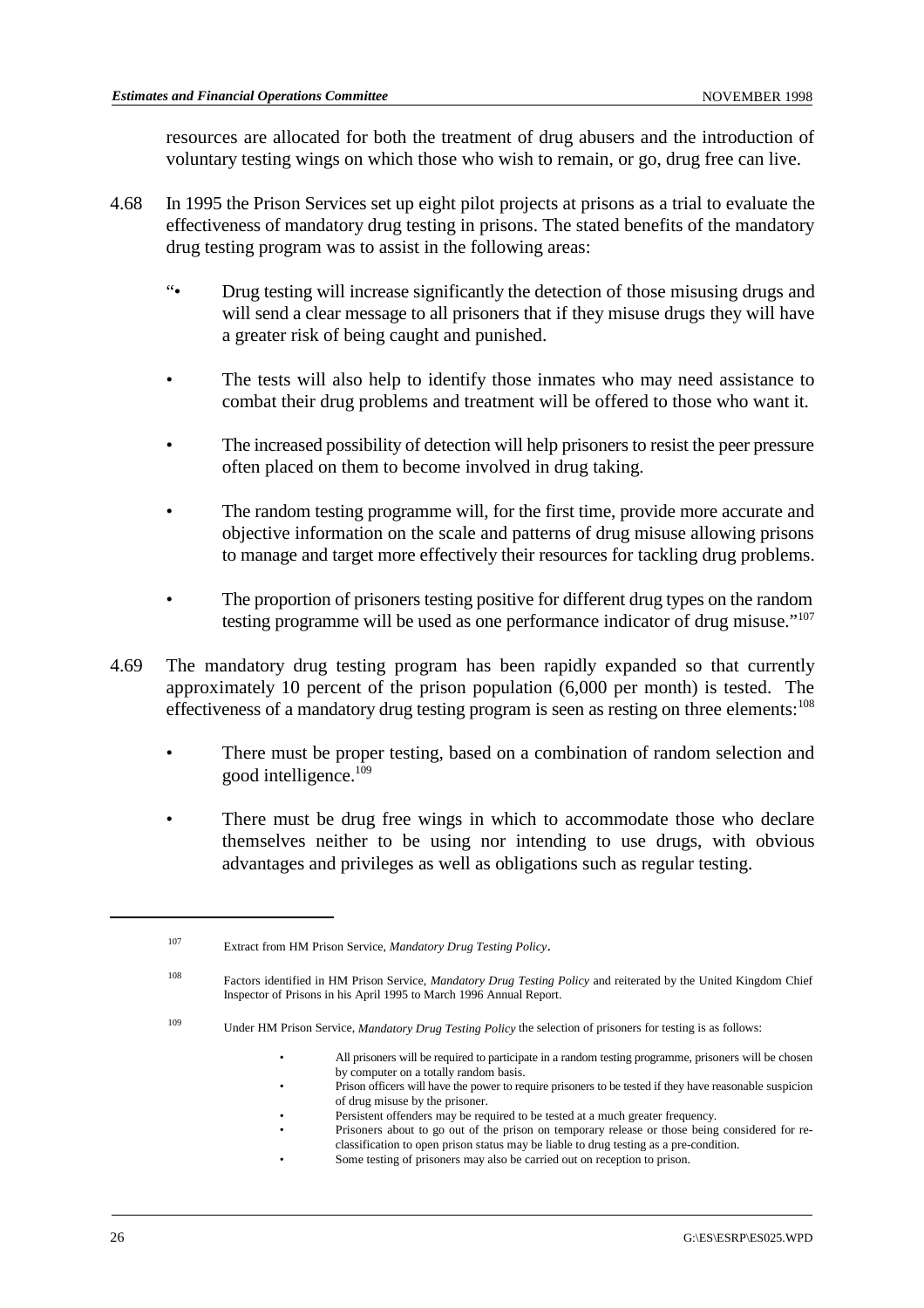- There must be arrangements for the treatment of those who test positive from simple detoxification treatment to full scale programmes for addicted offenders.
- 4.70 The practical effectiveness of mandatory drug testing in reducing the use of illicit drugs is still being evaluated and the Committee is interested in talking to those involved in monitoring and evaluating the program.<sup>110</sup>
- 4.71 The Prisons System in the United Kingdom is also tackling the issue of how illegal drugs get into prison. The use of closed circuit television in visits areas, the use of passive drug sniffer dogs and searches for visitors are already widely in place. In addition, a number of prisons are trialing technology used by United Kingdom Customs, which is capable of detecting illicit substances and which operates like a metal detecting arch through which people have to walk at airports. It is considered that the introduction of such technology into prisons, and through which everyone - Governor, staff, prisoners, visitors, voluntary workers etc - have to pass every time they enter or leave the prison. It is hoped that the introduction of this technology will obviate some of the complaints made about strip searching of visitors and would help deal with the problem of intimidation - both family and staff - the former who might be intimidated into bringing illegal drugs into prisons on visits and the latter who may be intimidated into not noticing what is going on.
- 4.72 The Committee proposes to observe the measures undertaken to keep drugs out of prison at a number of prisons in the United Kingdom and to meet with individuals who are involved in evaluating and monitoring the effectiveness of these programs with the aim of bringing back to the Western Australian Parliament and the wider community practical evidence on the costs and effectiveness of various drug initiative programs currently in use in prisons in the United Kingdom.

# **The Netherlands Experience**

- 4.73 In the Netherlands, the possession of drugs for one's own use is not subject to penalty. This means that the drug user does not get into contact with the penal system before they commit a crime. However, crime rates among drug users rose markedly and currently about 50 percent of the prison population have drug problems which in turn lead to problems in prisons; uncontrollable situations caused by drug use, dealing and smuggling, formation of a sub-culture among addicts, disturbances of prison routine caused by withdrawal symptoms and psychological problems, increased tension between staff and prisoners, and an increased risk of HIV-infection.
- 4.74 To counter this growing problem a special judicial drug policy was implemented with the following aims:

<sup>&</sup>lt;sup>110</sup> The Chief Inspector of Prisons commented on mandatory drug testing in his 1996 assessment of the Prison Services:

<sup>&</sup>quot;Prisons have been given money to carry out the actual testing, but aside from the pilot programmes, have to fund the remainder of their programmes from their own budgets. Drug free wings are not cost neutral, because there has to be frequent testing of all prisoners, and other practical arrangements to honour the voluntary commitment of prisoners to the demands of the regime. There is a very real danger that the whole mandatory drug treatment programme will be discredited if there is no follow up to testing, either reward or treatment."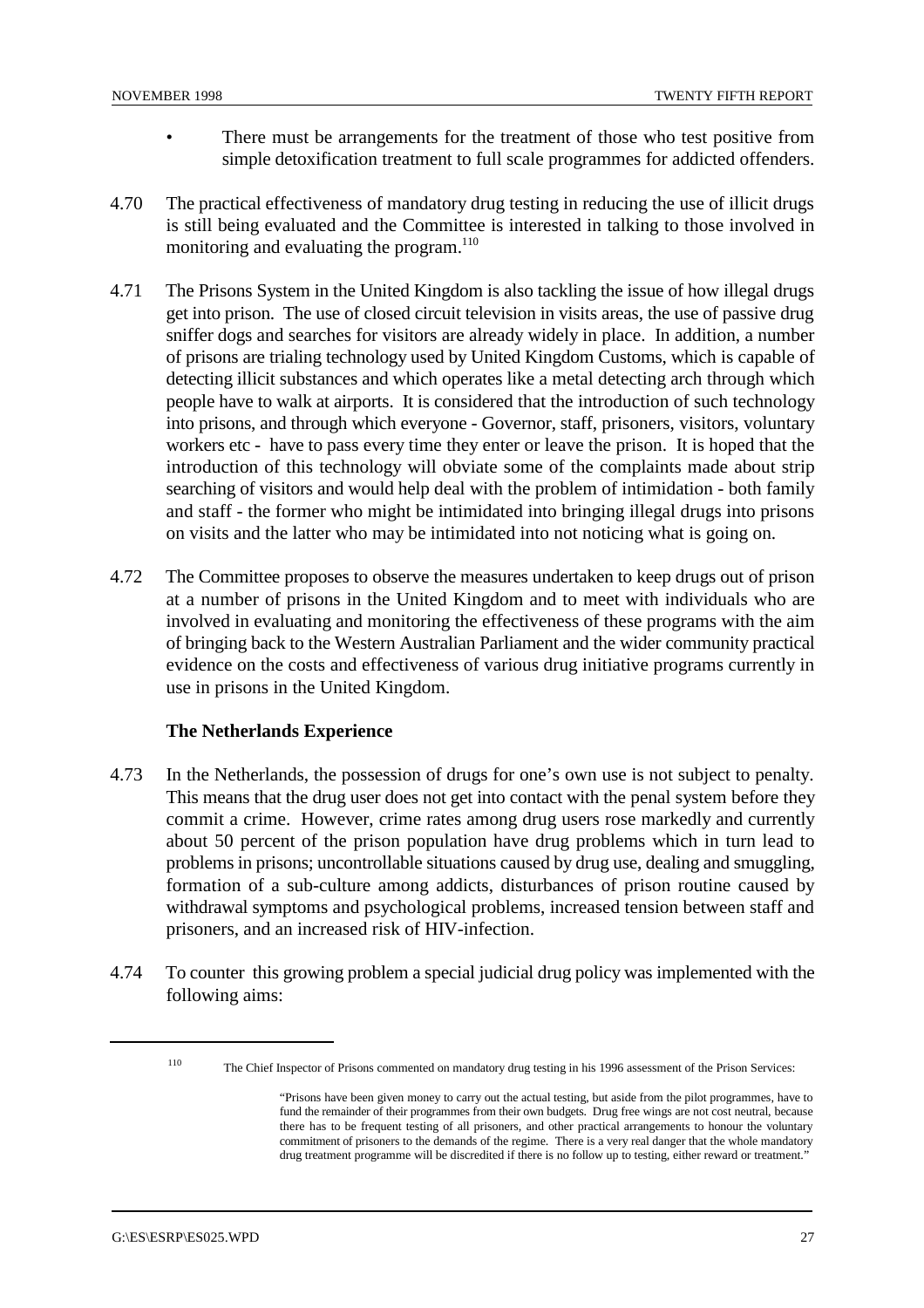- Care for drug users by way of medical and psycho-social treatment and the opportunity to continue treatment on release; and
- The creation of a detention climate in which the drug problems can be controlled (for example, by means of cell inspection and urine testing).
- 4.75 The Committee has been informed that the Netherlands' prison drug program provides some 400 places in drug free units in prisons and detention centres. There are currently 15 drug free units with further plans for expansion. Drug free units are separated wings of prisons which can accommodate between 12 and 30 prisoners. Prison officers who have received special training are involved in the care of drug users. Admission to a drug free unit is voluntary although there are some entry criteria:
	- prisoners must be motivated to change their drug habits;
	- they must be willing to take part in the therapeutic program;
	- they must undergo compulsory urine testing; and
	- they are not allowed to use methadone.
- 4.76 The main aims of these units are to motivate drug dependent detainees to accept help and to prepare them actively for external treatment and social rehabilitation. Drug free units also aim to protect prisoners from drugs. To ensure this protection, compulsory urine testing is part of the program. In addition to general medical and social care, the program involves structured activities such as sport, work and discussions groups.
- 4.77 The Netherlands also operates an Early Care Intervention Systems program aimed at drug offenders within the criminal justice system. The project is aimed at reducing criminality and nuisance caused by addicts by means of an improved and more intensified cooperation between police, judicial authorities and the addiction care sector. Subject to court approval, some addicts are granted a suspended sentence on the condition that they participate in a care program. If the addict breaches the conditions, an independent judge may revoke the suspension of the provisional detention and rule that the former verdict be reinstated.
- 4.78 The Netherlands has legislated for sentencing options to include drug treatment in the *Drug Addicts (Compulsory Treatment for Offenders) Act 1998*. The Act gives criminal courts the power to place convicted drug addicts in a specific institution for the care of addicts. This measure, which lasts for a maximum of two years, consists of a period of intensive care and counselling in a special penal institution followed by outpatient care at a local care unit with the aim of increasing the addict's chances of social rehabilitation.
- 4.79 The Committee proposes to meet with Mr A V Vroom, the Secretary of the Dutch Association of Prison Directors, Mr M A G Rutten, Director of Prison Services together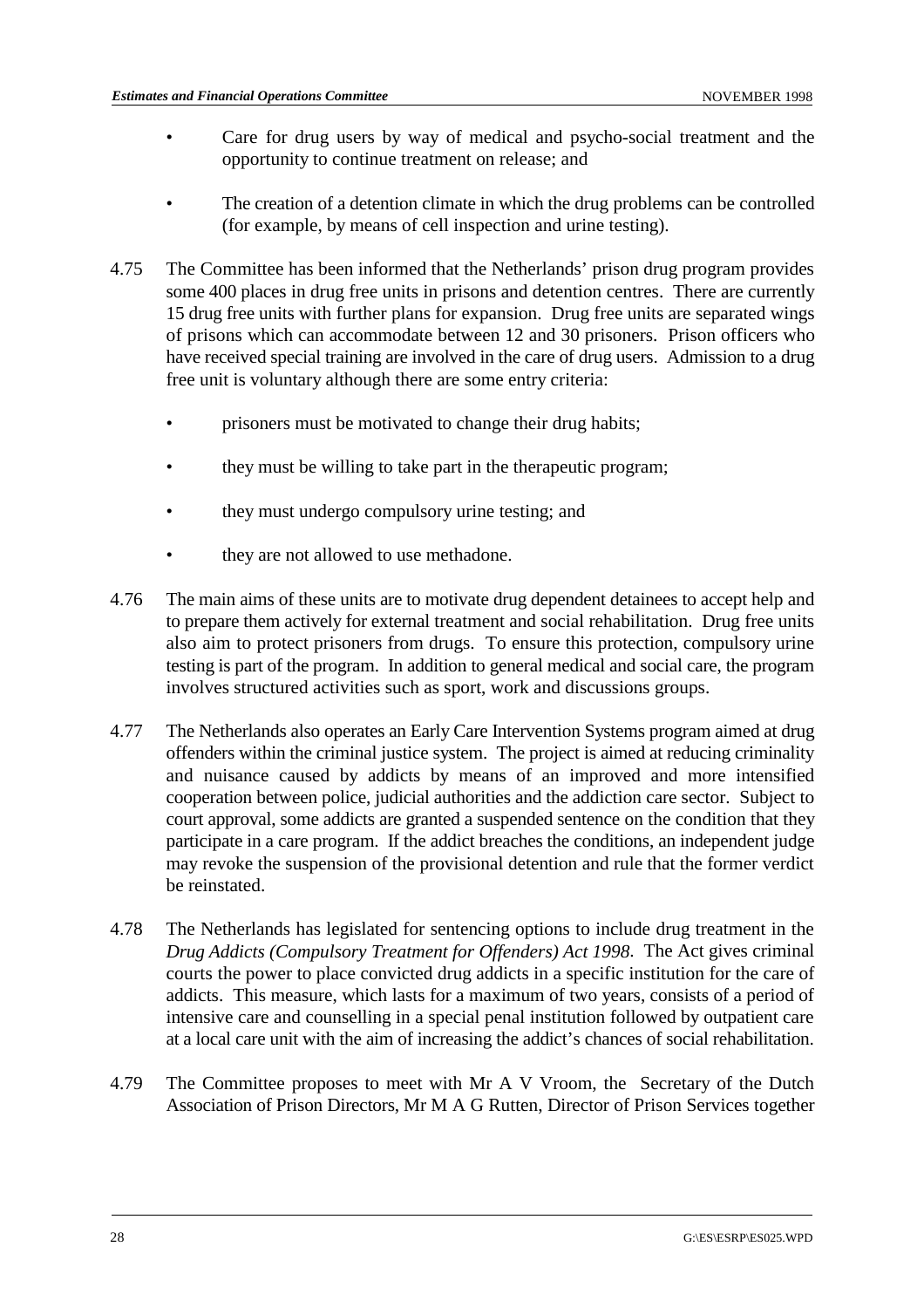with representative of the Netherlands Department of Justice. The Committee also proposes to attend a number of prisons where the drug programs have been implemented.

# **HON MARK NEVILL MLC 25 NOVEMBER 1998 (CHAIRMAN)**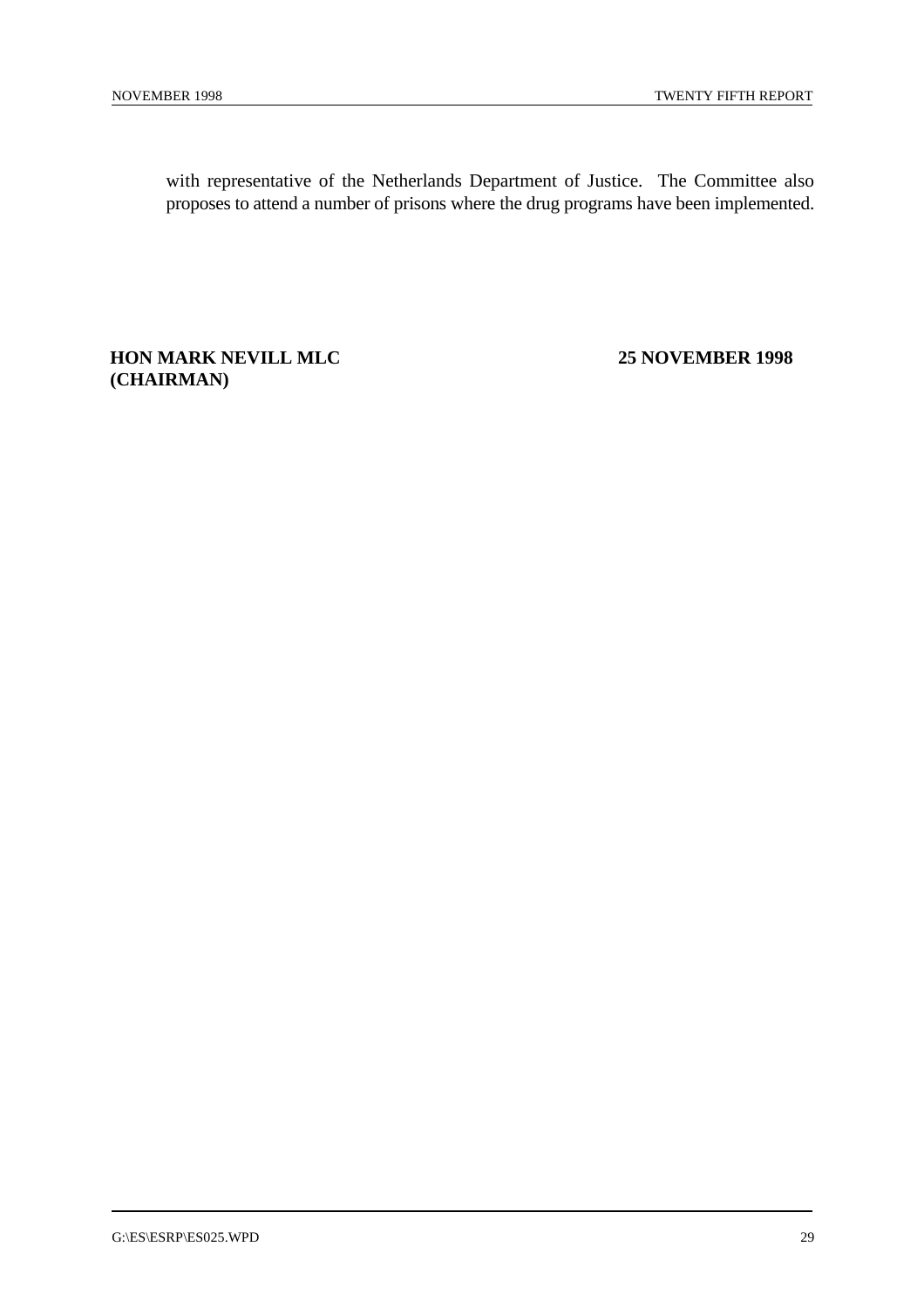# **APPENDIX 1: PROPOSED ITINERARY**

# **FRIDAY 29 JANUARY 1999**

Depart Perth for London, UK.

# **MONDAY 1 FEBRUARY TO FRIDAY 5 FEBRUARY 1999 - THE UK**

Meetings with -

- Project coordinator of the Home Office Drug Prevention Initiative in relation to the criminal justice system.
- The Rt Hon Jack Straw, MP, Principal Secretary of State for the Home Office.
- & Chief Inspector of Prisons, Sir David Ramsbotham.
- Prisons Ombudsman, Sir Peter Woodhead.
- Professor A. K. Bottomley, re privatisation of prisons.
- Members of House of Commons Select Committee on Home Affairs.
- Representatives of the Howard League for Penal Reform.
- Mr Stephen Straw, Director of the Prison Reform Trust.

Visit the following prisons -

- & Blakenhurst Prison a private prison located near Birmingham.
- Lowdham Grange a private prison located near Nottingham.
- The Wolds a private prison located near Doncaster.
- Bullingdon a public prison located near Doncaster.

The Overseas Visits Section within the Foreign and Commonwealth Office in London is assisting the Committee with finalising its itinerary.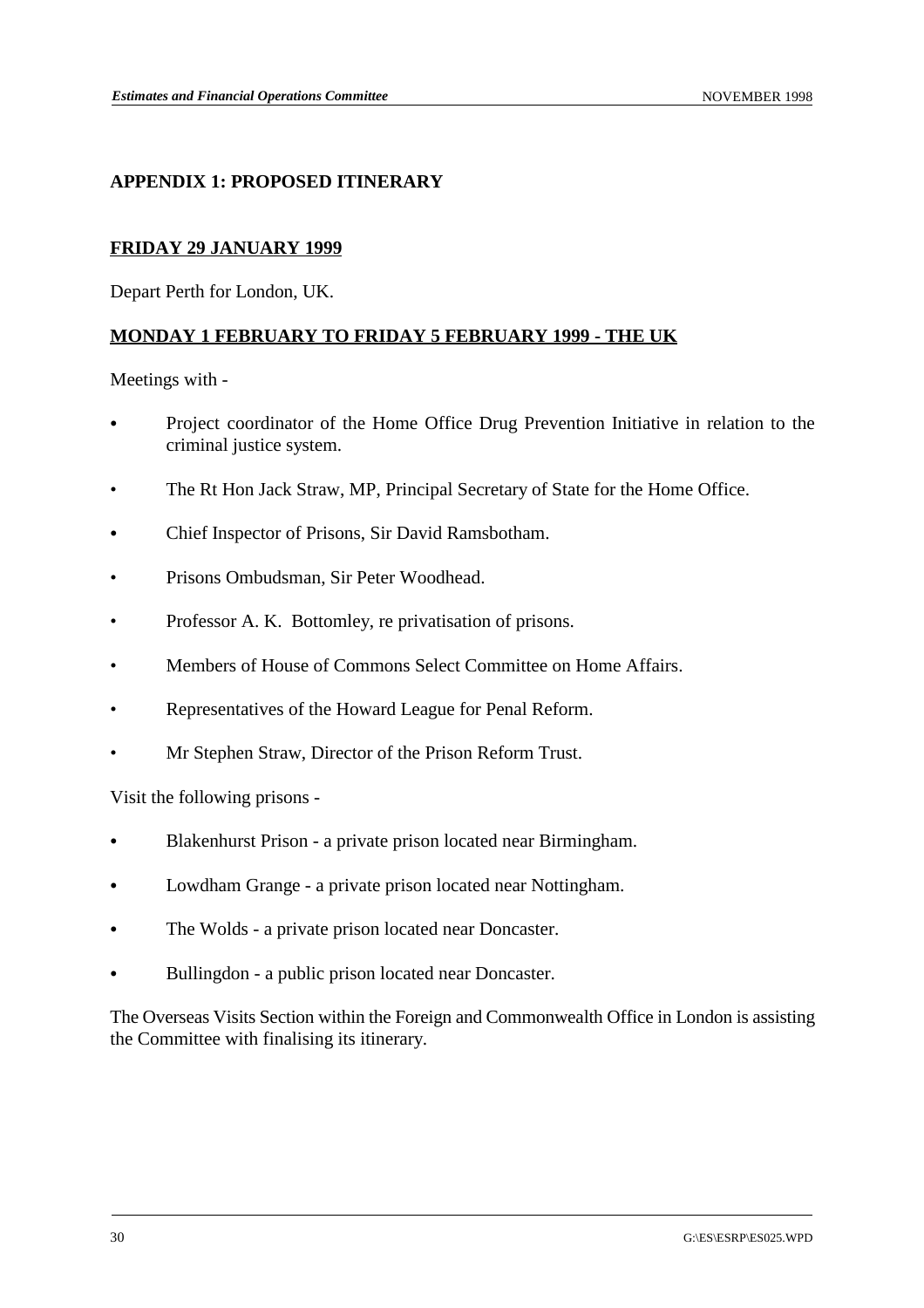# **MONDAY 8 FEBRUARY TO TUESDAY 9 FEBRUARY 1999 - THE NETHERLANDS**

Meetings with -

- Mr A V Vroom, Secretary of the Dutch Association of Prison Directors.
- Mr M A G Rutten, Director of Prison Services.
- Mr M Fledderus, Netherlands Department of Justice.
- Professor Y Buruma, advisor to the Netherlands Department of Justice on prison reform.
- Professor Doctor P Vegter, Justice to the Appellate Court and Member of a national commission which deals with complaints and other issues relevant to prisoners.
- Coordinators of the Early Care Intervention Systems program.

Visit a number of the drug free units in prisons and detention centres.

# **WEDNESDAY 10 FEBRUARY 1999 TO THURSDAY 11 FEBRUARY 1999 - GERMANY**

Meetings with -

& Dr Christian Pfeiffer, Director of the Criminological Research Institute of Lower Saxony.

Visit a number of prisons and detention centres which operate "weekend prison" and other innovative vocational education programs.

The German Consulate is assisting the Committee in finalising its itinerary by arranging for visits to relevant prisons and organisations while the Committee is in Germany.

# **FRIDAY 12 FEBRUARY TO FRIDAY 19 FEBRUARY 1999 - THE UNITED STATES OF AMERICA**

Travel to the United States of America.

Meetings with -

Drug Studies Project Director, Ms Bernadette Pelissier, Ph D., who is based with the Federal Bureau of Prisons, Office of Research and Evaluation, Washington D.C.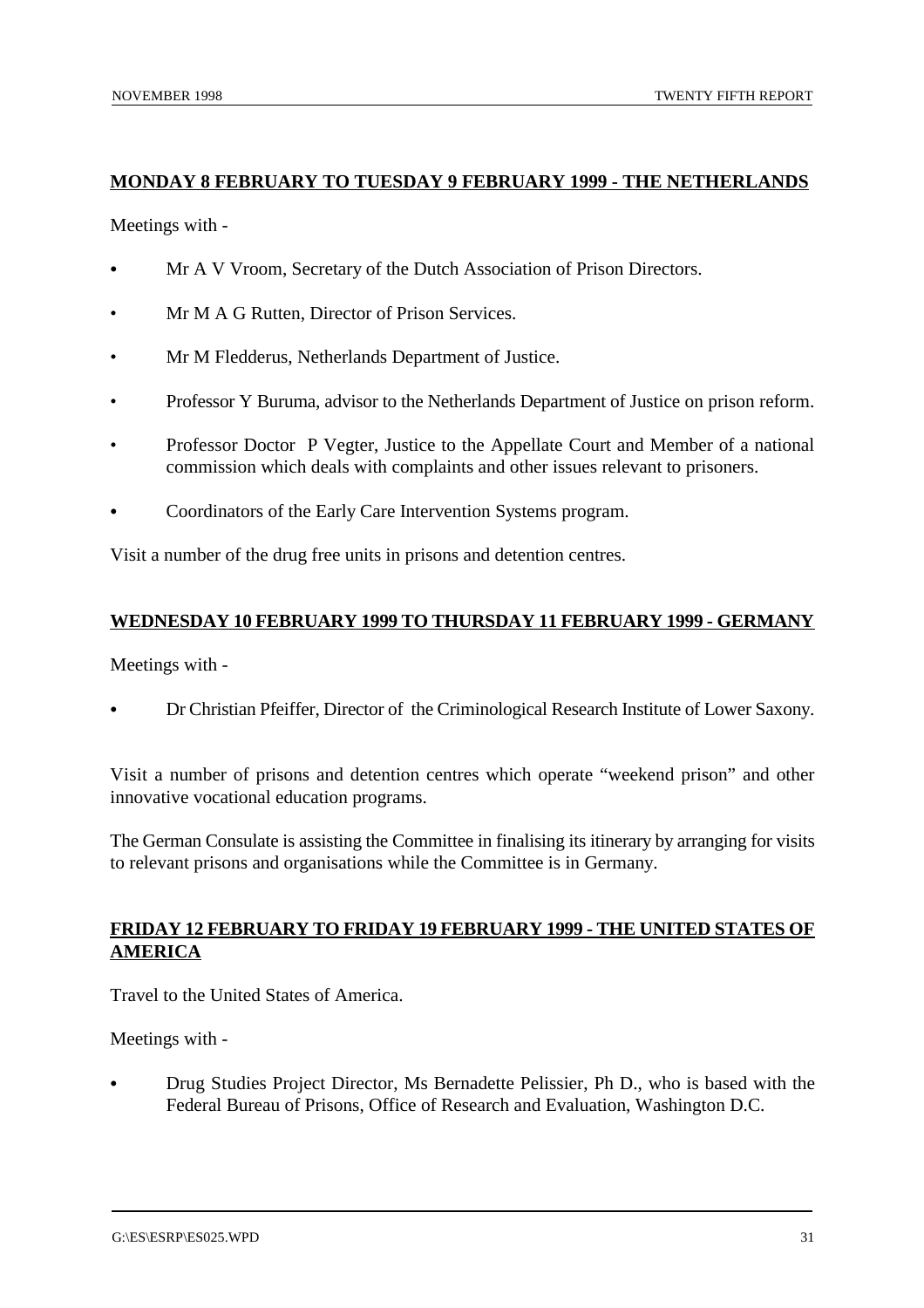- Recidivism Project Directors, Mr William Saylor and Mr Gerald Gaes who are based with the Federal Bureau of Prisons, Office of Research and Evaluation, Washington D.C.
- & Mr Gerald G Gaes concerning comparisons between private and public prisons and the role of an independent inspectorate.
- Ms Kathleen Hawke, Director, Bureau of Prisons, Washington D.C.

The Committee is finalising its itinerary for the USA leg of the trip with the assistance of the USA Consulate in Perth and the Australian Ambassador in Washington D.C., who are assisting the Committee in organising meetings with the above individuals and arranging for visits to relevant prisons and organisations while the Committee is in the United States of America.

The Committee will finalise its itinerary upon approval being given by the House for the Committee to travel. The Committee will table in the House a copy of the detailed itinerary together with full costings as soon as is practicable after approval is given.

# **MEMBERSHIP**

The Hons Mark Nevill, Muriel Patterson, Simon O'Brien and Bob Thomas will be travelling.

The Committee will be assisted by one staff member.

The travel proposal is endorsed by all members of the Committee.